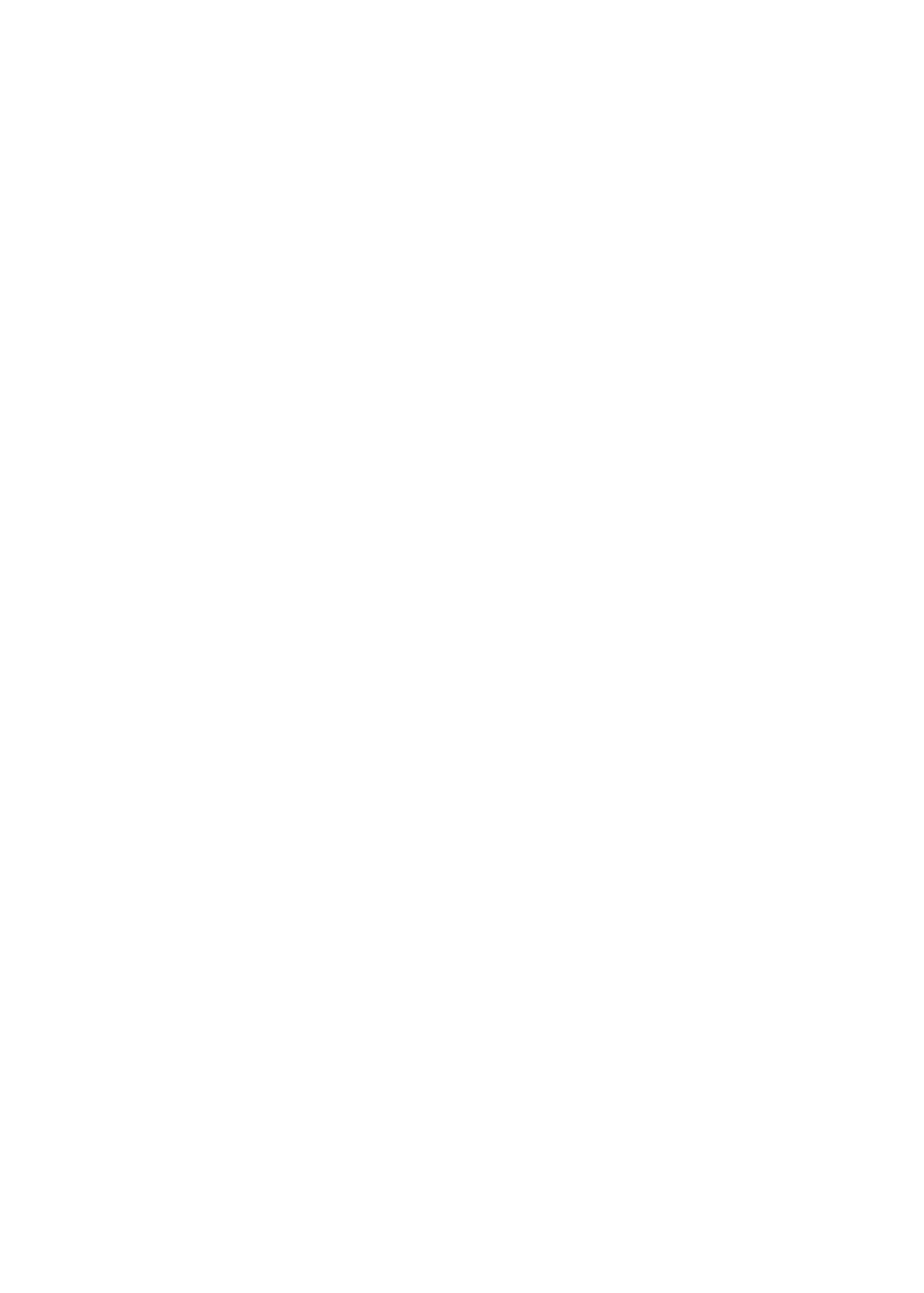## COMBATING HUMAN TRAFFICKING

### **UNITED ARAB EMIRATES**

Annual Report **2007**

### National Committee to Combat Human Trafficking

c/o Ministry of State for Federal National Council Affairs P.O. Box 130000, Abu Dhabi, United Arab Emirates Tel: +971 2 4041000 / 4041139; fax: +971 2 4041144 / 4041155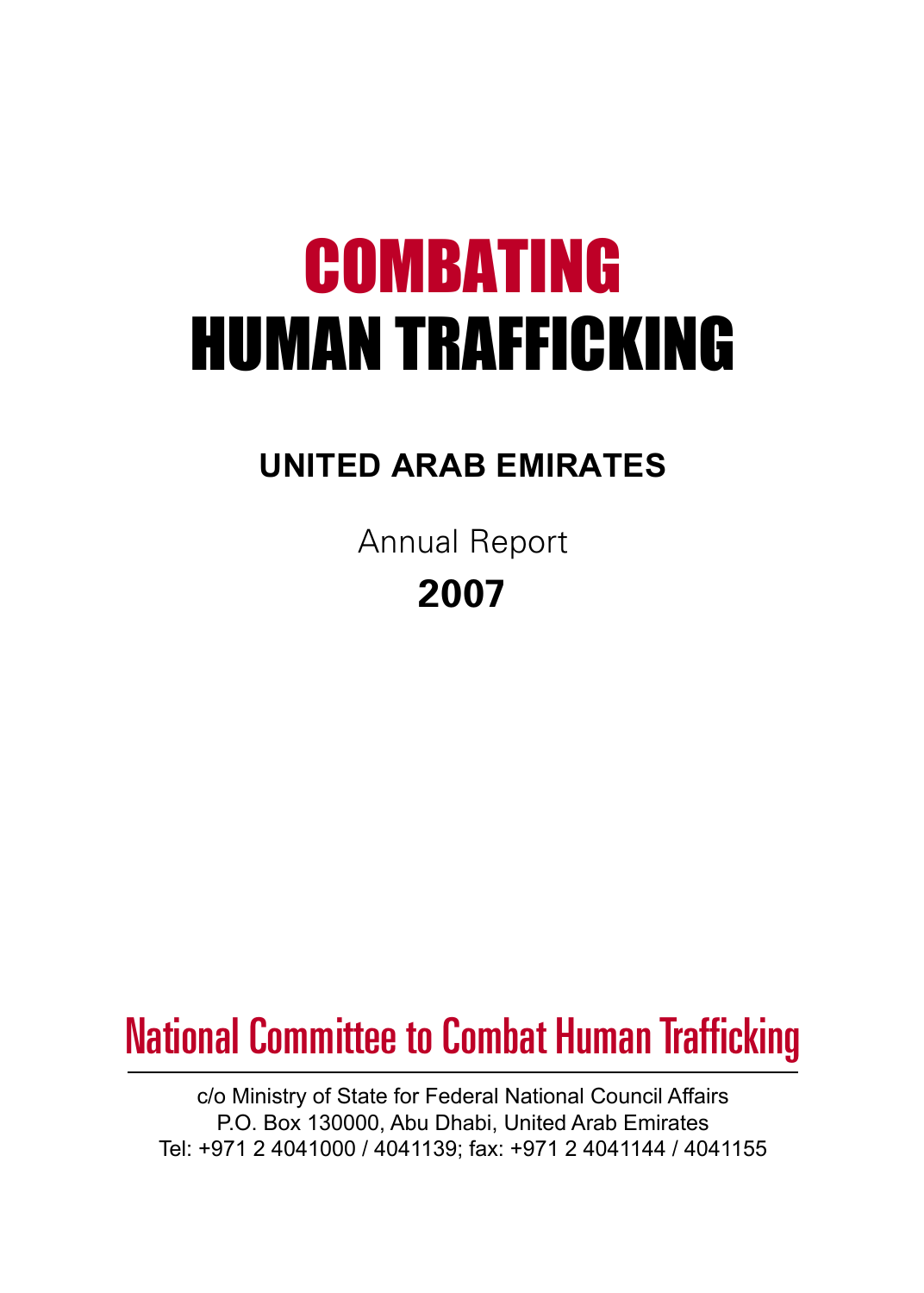### **Contents**

| <b>Four-pillar action plan</b> |    |
|--------------------------------|----|
| ٠                              |    |
|                                |    |
|                                |    |
| $\bullet$                      |    |
|                                |    |
| <b>Addendum</b>                |    |
|                                | 25 |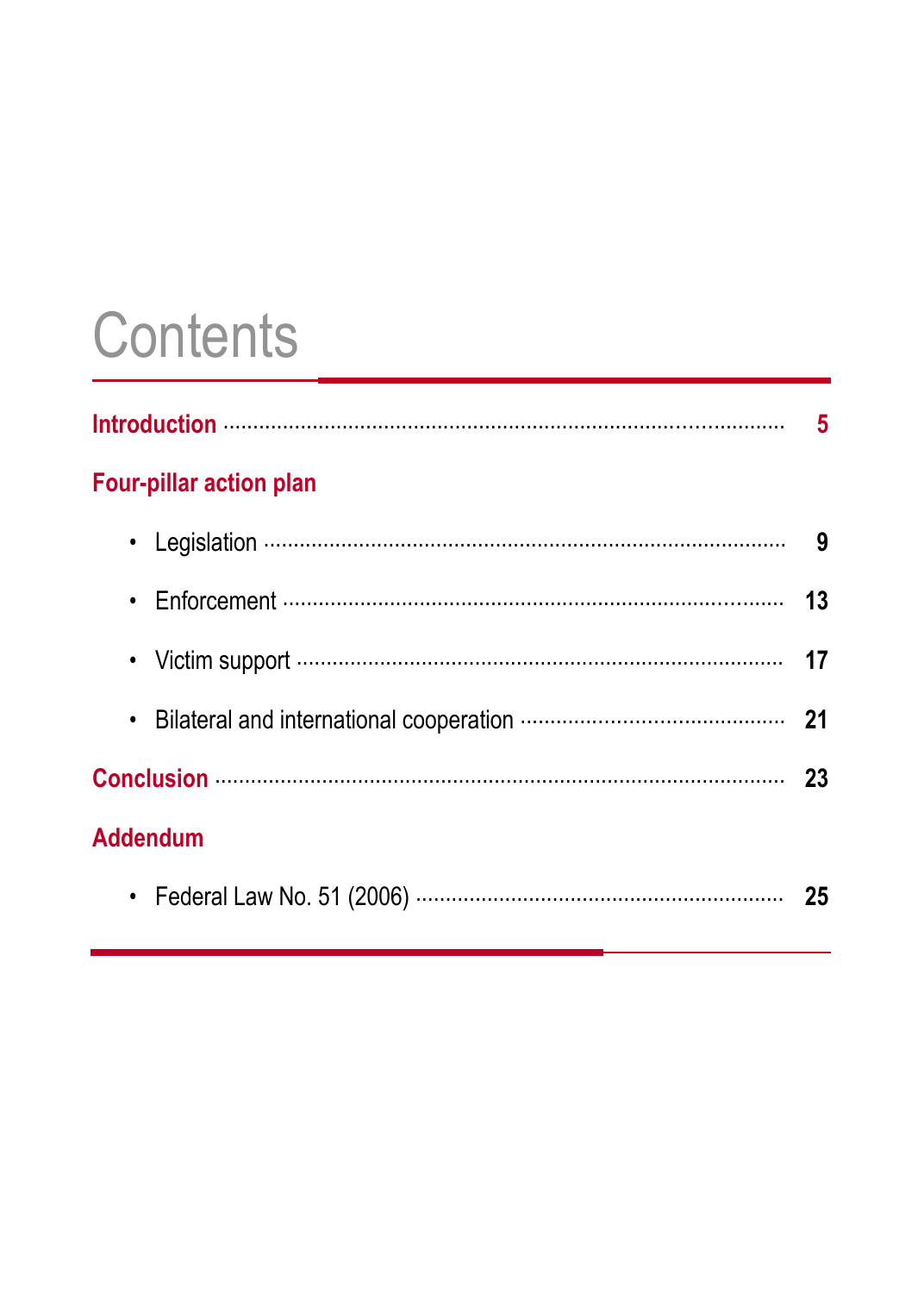

#### **Introduction**

The United Arab Emirates (UAE) is a committed and responsible<br>member of the international community and aims to take a lead in<br>the global fight to combat human trafficking. The 2007 annual report<br>"Combating Human Trafficki member of the international community and aims to take a lead in the global fight to combat human trafficking. The 2007 annual report "Combating Human Trafficking in the United Arab Emirates" has been produced by the National Committee to Combat Human Trafficking and aims to serve as an information tool about the UAE's stand on the human trafficking issue, its efforts to combat it and the obstacles and challenges the UAE has encountered. The country's resolve to fight trafficking at home and abroad in collaboration with international partners remains central to the UAE's anti-trafficking strategy. The aim of the publication is to share the UAE's efforts with our partners and promote dialogue, transparency and knowledge exchange in order to also learn from the experiences of other nations in combating this crime.

The term 'trafficking' was used as early as the end of the 19th century. Since then, there has been much debate on how to clearly define trafficking and what practices can actually be addressed in both national and international legislation. The UAE Federal Law 51 of 2006, the first law of its kind in the region, defines trafficking in Article One as "*recruiting, transporting, transferring, harboring, or receiving persons by means of threat or use of force, or other forms of coercion, abduction, fraud, deception, abuse of power or of position, taking advantage of the vulnerability of the person, or, the giving or receiving of payments or benefits to achieve the consent of a person having control over another person for the purpose of exploitation, engaging others in prostitution, servitude, forced labour, enslavement, quasi-slavery practices, or the detachment of organs.*" This definition is closely aligned with the definition outlined in the Palermo Protocol and by other international legislation.

As part of its comprehensive national and international strategy to combat trafficking, the UAE has ratified the United Nations Convention against Transnational Organized Crime (2000). Furthermore, the Cabinet has also approved the ratification of the United Nations Protocol to Prevent, Suppress and Punish Trafficking in Persons, especially Women and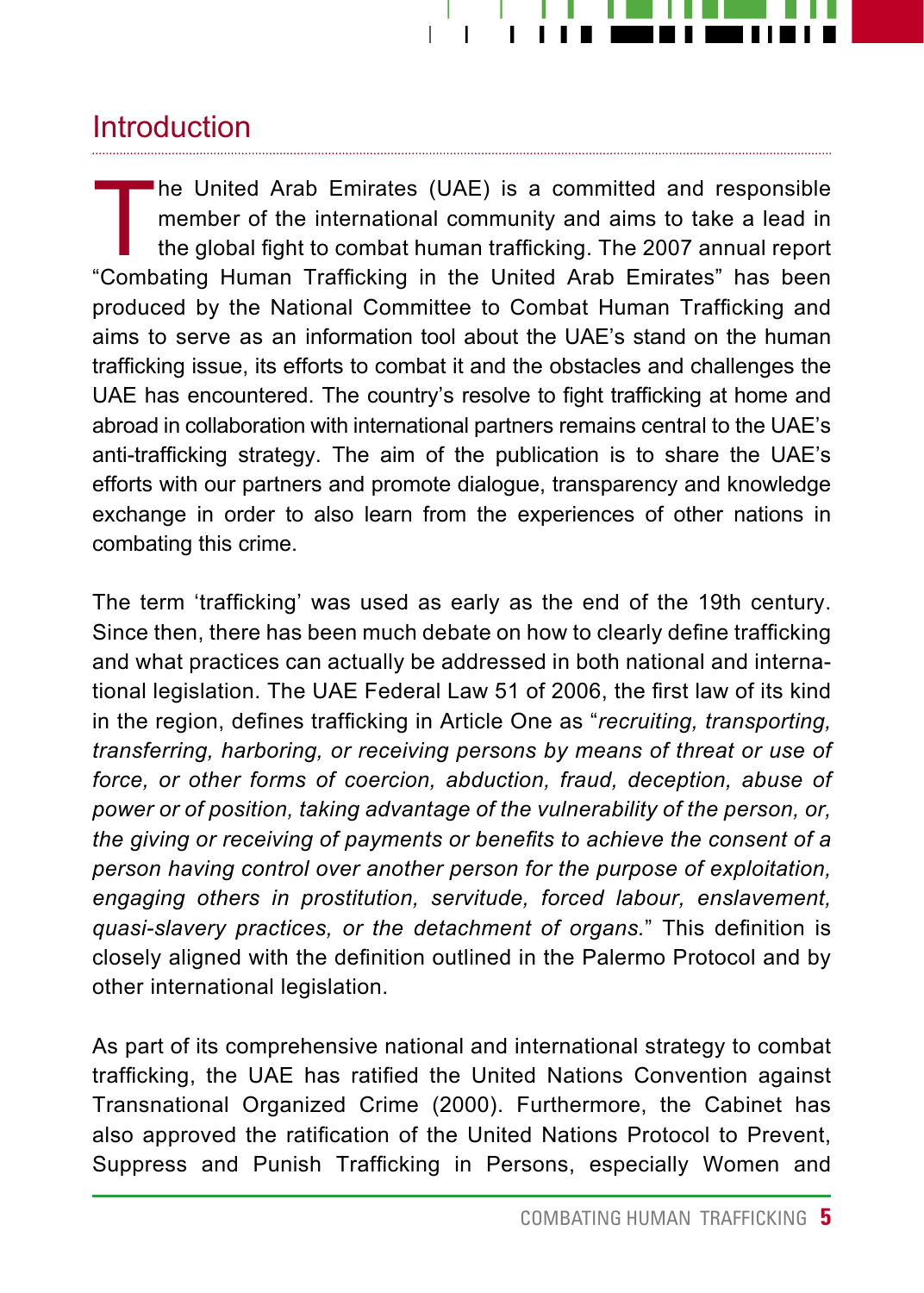

Children (Palermo Protocol), which is one of the two protocols attached to the Organized Crime Convention.

The UAE fully endorses that all measures against trafficking in persons, especially women and children, must be consistent with internationally recognized principles of non-discrimination and that they take into account the respect for the human rights and fundamental freedoms of victims. The UAE, along with the international community, strongly condemns "all work or services, which is extracted from any person under the menace of any penalty and for which the said person has not offered himself voluntarily" as defined by the International Organization (ILO) Forced Convention (No. 29), 1930, and enshrined in the UAE Federal Law 51, as well as the UAE Federal Labour Law.

Human trafficking is an issue that affects many countries and the UAE is no exception. It is a fact that several million workers are being subject to various types of abuse and exploitation around the world. The first international report on human trafficking by the United Nations Office on Drugs and Crime (UNODC) concluded in 2006 that "virtually no country is immune" to this phenomenon. The document identified 127 countries as sources of trafficking victims and 137 countries as destinations, including developed and developing countries.

The UAE firmly stands against both the exploitation of human beings for sexual purposes and the exploitation of workers through coercive, illegal and inhumane measures. Aside from the UAE's commitment to international standards, the freedom of individuals from exploitation or coercion is enshrined in our Islamic heritage and cultural belief system. Trafficking is a problem that transcends national borders. It involves countries of origin, transit and final destination. This means that no country or region acting alone can eradicate this crime. To be truly effective, combating trafficking requires cross-border cooperation with the involvement of governments, international agencies, non-governmental organizations and the private sector. Policies can only be effective when the national legislation created to implement them addresses the actualities on the ground.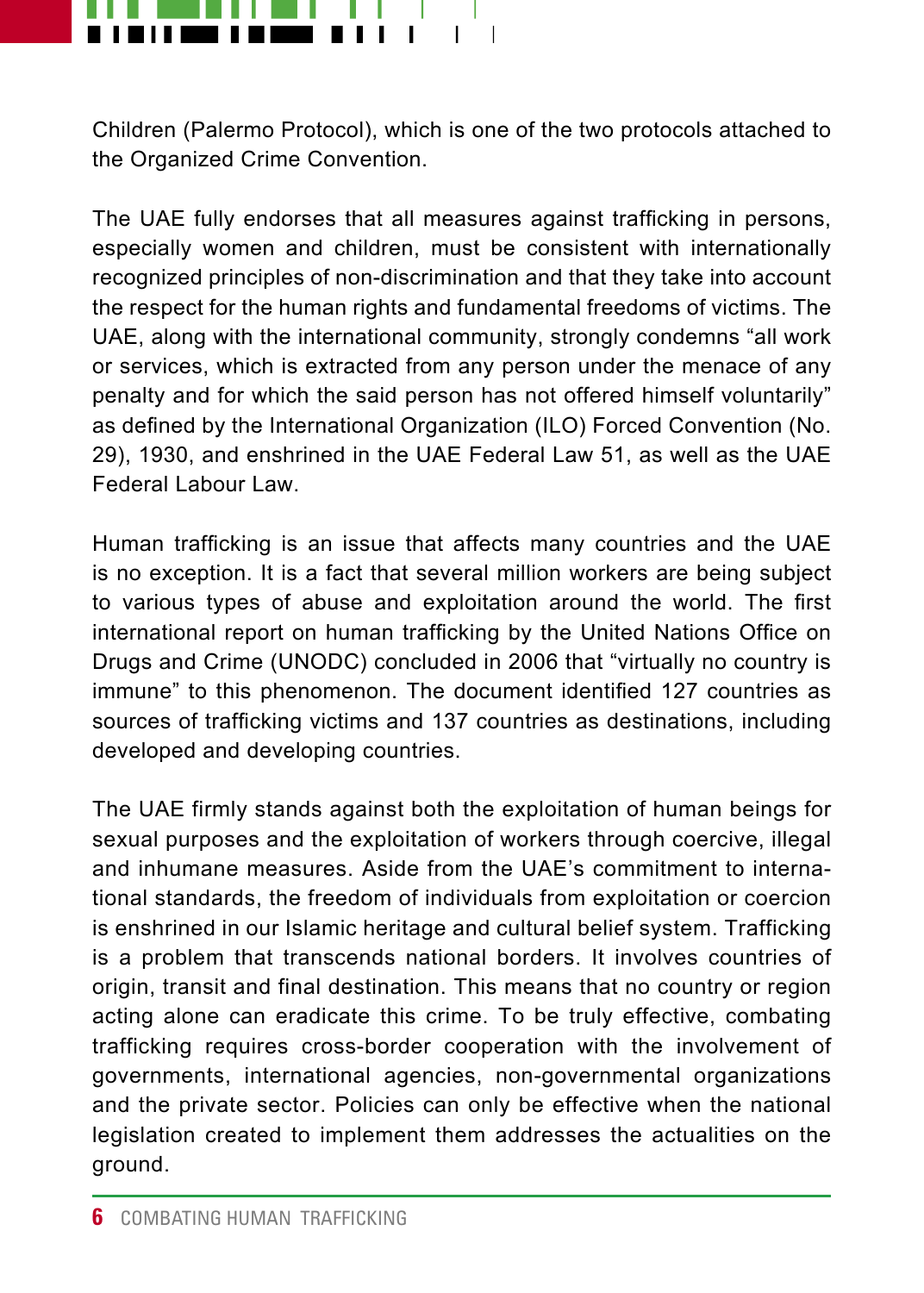

#### Separate, but inter-related

The UAE believes that the commercial impetus of trafficking in persons must be addressed in any national legislation and policy. Trafficking is a thriving global business that generates billions of dollars a year encouraging the trafficking of nearly a million people across international borders annually. The ILO estimates that it is linked to other organized crimes like human smuggling, drug trafficking, and money laundering. Approximately 80 percent of those trafficked are women and girls, and up to 50 percent are children. The majority of transnational victims are trafficked into commercial sexual exploitation and the rest into forced labour.

Migration, smuggling and trafficking are separate issues that raise different challenges for policy makers but are often misused or interchangeably used in the international debate on trafficking. The UAE, as a result of its recent economic boom, receives large numbers of temporary contractual workers every year. These workers are admitted into the country contingent on their possession of term-limited employment contracts and, while they do not hold immigrant status, they are nevertheless considered subject to the protection and measures of UAE labour law during their time of residence in the country.

Labour migration, increasingly referred to as labour mobility is a movement of workers from their country of origin to a country of destination for the purpose of engaging in gainful employment. When the transfer of workers is effected in accordance with duly established exit and entry controls in the country of origin and destination, respectively, migrant workers typically engage in freely elected employment. When, on the other hand, such transfer is effected outside due process, the migrant worker is typically assisted by smugglers who facilitate illegal entry into a country for a fee and disappear. Faced with the prospects of being penalized by the authorities of the country of destination, the illegal worker becomes vulnerable to exploitative and sometimes involuntary employment.

On the other hand, trafficking in persons is fundamentally different as it involves the movement of people for the intended purposes of extracting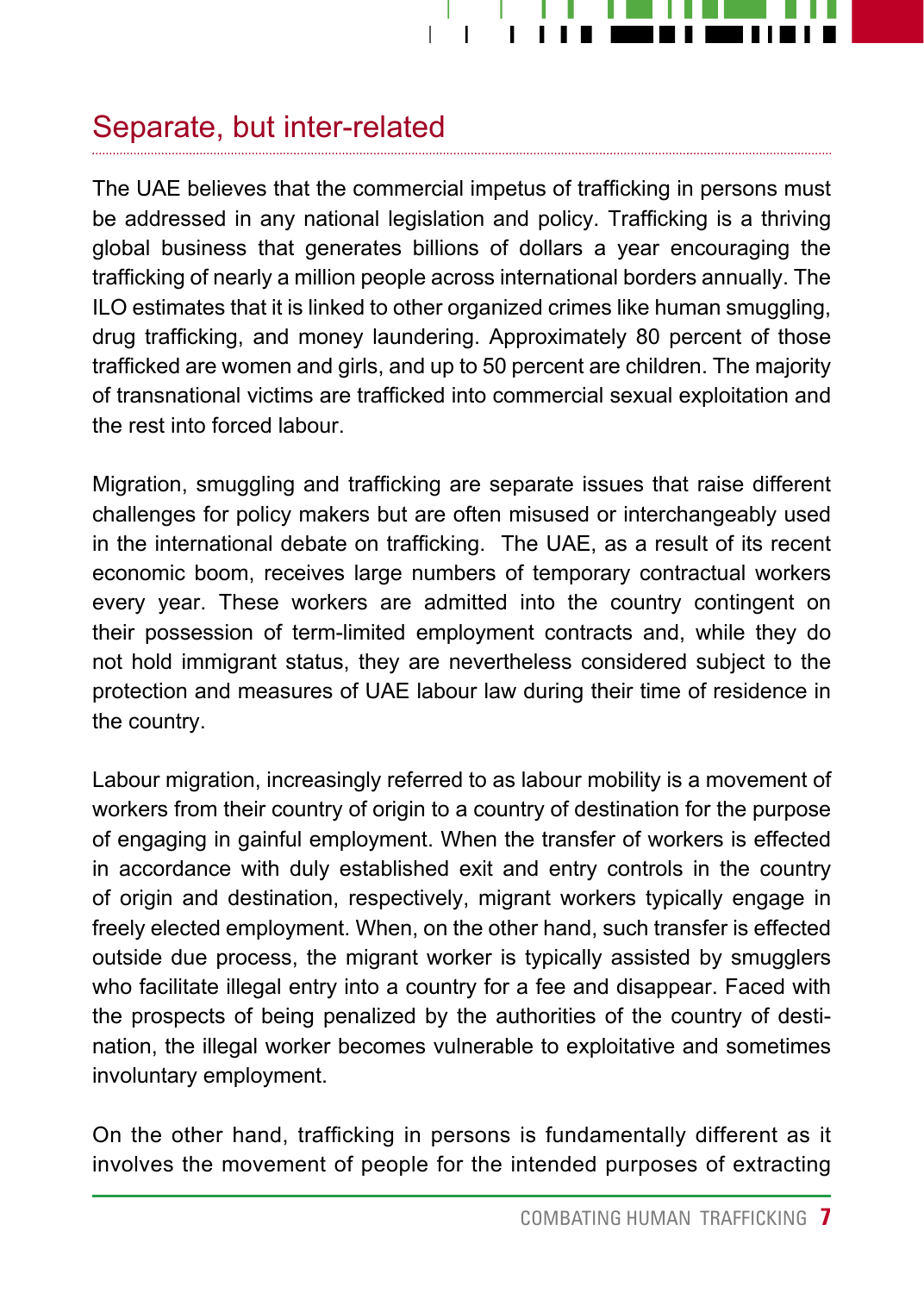

involuntary or forced labour or otherwise exploiting their work or services. For the majority of trafficked persons it is only once they arrive in the country of destination that they realize that the work they were promised does not exist and they are forced instead to work in jobs or conditions to which they did not consent. The deceit begins from the time they leave their home countries. The importance of partnering with source and transit countries to combat this phenomenon is therefore paramount and central to the UAE's national strategy.

#### Track record

The UAE believes that human trafficking is a despicable crime and it will continually strive to combat the practice of trafficking in any form. Although a young country, the UAE's laws on this issue strive to adhere to international standards. The UAE's efforts are not perfect, but they are a work in progress, as is the case in many developed and developing countries globally. The UAE is committed to do everything in its power to help stop human trafficking wherever it occurs and to aggressively interdict those who are responsible for it under the toughest possible penalties.

Perpetrators of human trafficking operate across national borders and significant international collaboration is required to combat this crime. The UAE is fully cooperating with all appropriate international and regional law enforcement officials to apprehend and punish anyone who violates the UAE's human trafficking laws. This cooperation also extends to ensuring the swift prosecution of human traffickers who may attempt to use the UAE as a conduit to violate the anti-trafficking laws of other countries. The UAE, like many other nations, acknowledges that it faces challenges in these efforts to fight human trafficking and that it has much work to do. While the anti-trafficking laws are stringent, the dynamic growth in the Gulf region has created pressure on available human resources to enforce these laws.

Parallel to the tough stand on anyone convicted of trafficking, the UAE is also deeply concerned about the victims of this crime and their physical and emotional well-being. We are committed to the development of ongoing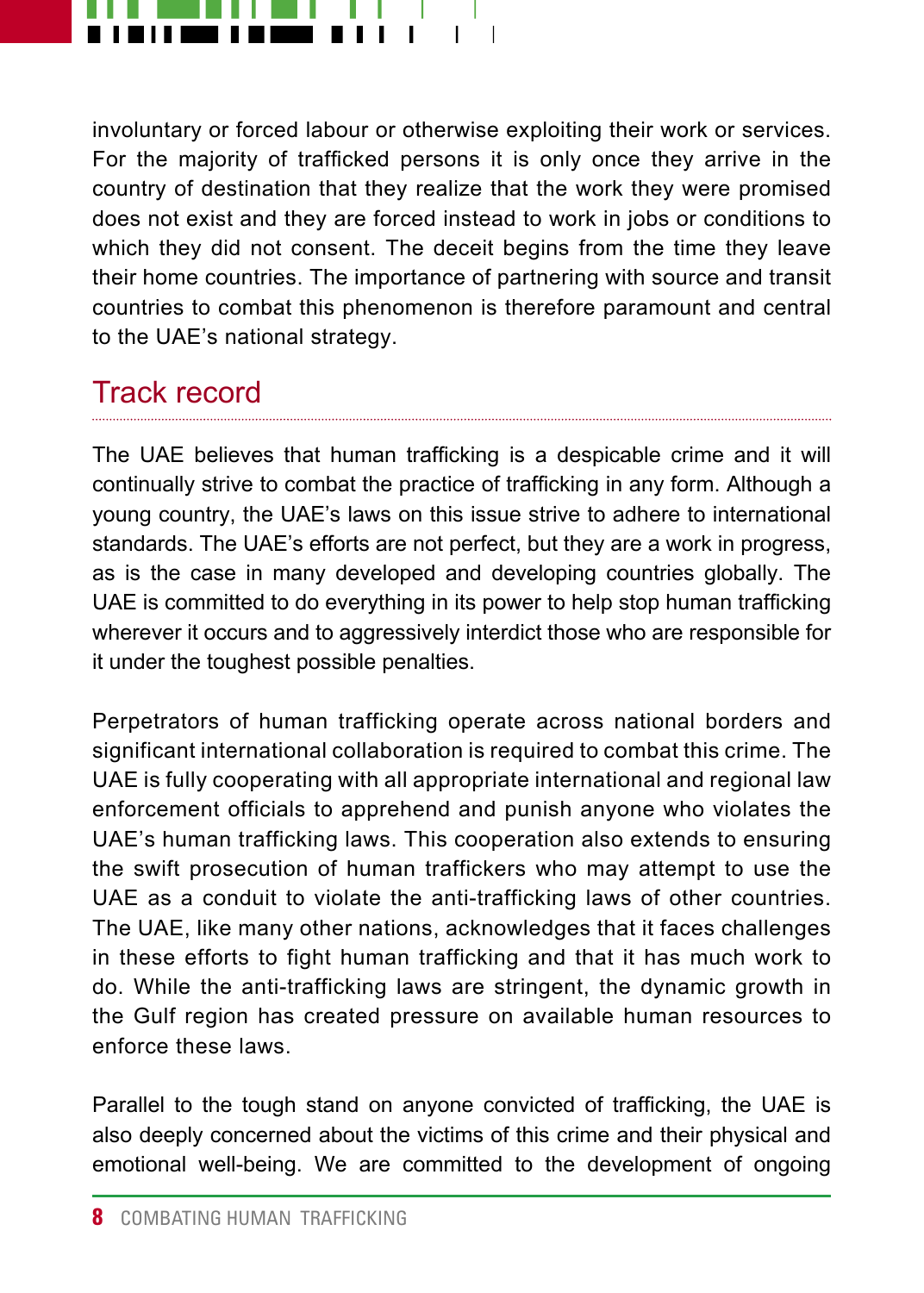

nationwide social support programs that protect and care for these victims, humanely, promptly, and justly. Identified victims are also being provided all possible financial and human resources to support, strengthen, and expand initiatives that seek to help them at every level.

Since a trafficking conviction is heavily reliant on victim testimony and victims of such a trauma are often too frightened to report the atrocities they have faced, the UAE is trying to facilitate access for any possible victim of trafficking to come forward to the authorities and social support networks in an environment that is secure and comfortable. The UAE endeavors to improve all aspects of this process including providing training for law enforcement officers in victim interviewing and identification.

#### Four-Pillar Action Plan

In tackling this global phenomenon, the UAE is proactively implementing a four-pillared action plan to combat human trafficking. Despite societal and cultural sensitivities associated with human trafficking, the issue is increasingly being addressed publicly in the UAE by both the government and media. The UAE is not ashamed to admit that the problem of trafficking afflicts this country as it does in many other countries. It would be wrong, however, if immediate action is not taken once the crime is recognized and the UAE is therefore pursuing an active and results-oriented strategy that aims to achieve immediate impact.

#### **The new comprehensive action plan rests on the following four pillars:**

- I. Legislation
- II. Enforcement
- III. Victim support
- IV. Bilateral agreements and international partnerships

#### **Pillar I: Legislation**

The UAE anti-human trafficking law – Federal Law 51 of November 2006 – is the first of its kind in the region. The law takes into account the existing federal laws on entry and residency of foreigners, labour, camel races and criminal procedures, as well as the penal code. It calls for strong punitive measures,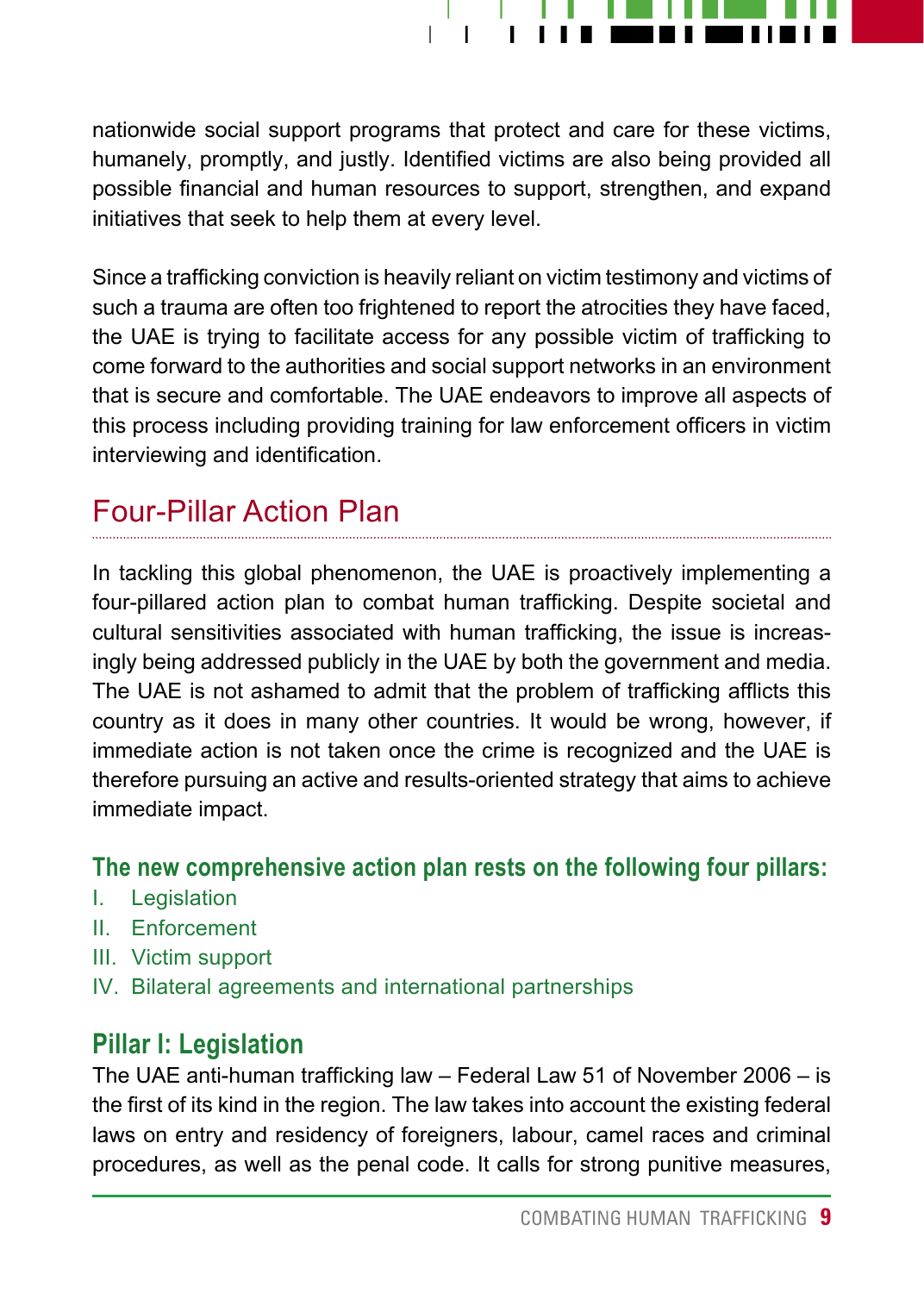

including maximum penalties of life imprisonment and covers all forms of human trafficking – not just overt enslavement but also sexual exploitation, child labour, and commerce in human organs. A life sentence is also imposed if the crime is committed through deceit, if it involves the use of force or threat of murder or bodily harm, or if it involves physical or psychological torture.

The 16-article law spells stiff penalties against traffickers ranging from one year to life in prison and fines of 100,000 dirhams and one million dirhams (US\$ 27,500 and US\$ 275,000).

Other salient features of Federal Law 51 include:

- $\Rightarrow$  Article One of the law defines human trafficking as an act of exploitation and coercion
- $\Rightarrow$  Exploitation is defined to include exploitation for sex, engaging others in prostitution, servitude, forced labour, enslavement, quasi-slavery practices, or detachment of organs
- $\Rightarrow$  An organized criminal gang is defined as a group of three or more people who collaborate to carry out a premeditated act with the intent of committing a human trafficking crime for the sake of gaining, directly or indirectly, financial or any other material benefit
- $\Rightarrow$  A crime is adjudged to be transnational if it is:
	- $\rightarrow$  Committed in more than one country
	- $\rightarrow$  Committed in one country but preparation, planning, direction and supervision were carried out from another country
	- $\rightarrow$  Committed in one country but the perpetrators were an organized criminal gang involved in criminal activities in several countries
	- $\rightarrow$  Committed in one country but its repercussions impact another country
- $\Rightarrow$  Article Two sets an imprisonment term of at least five years for whoever commits a human trafficking crime
- $\Rightarrow$  The penalty will be life imprisonment if:
	- $\rightarrow$  The perpetrator has created, organized, run, assumed a leading role in, or solicited others to join, an organized criminal gang
	- $\rightarrow$  The victim is a female, child (under 18 years), or handicapped
	- $\rightarrow$  The crime is committed through deceit, involved the use of force or threat of murder or bodily harm, or involved physical or psychological torture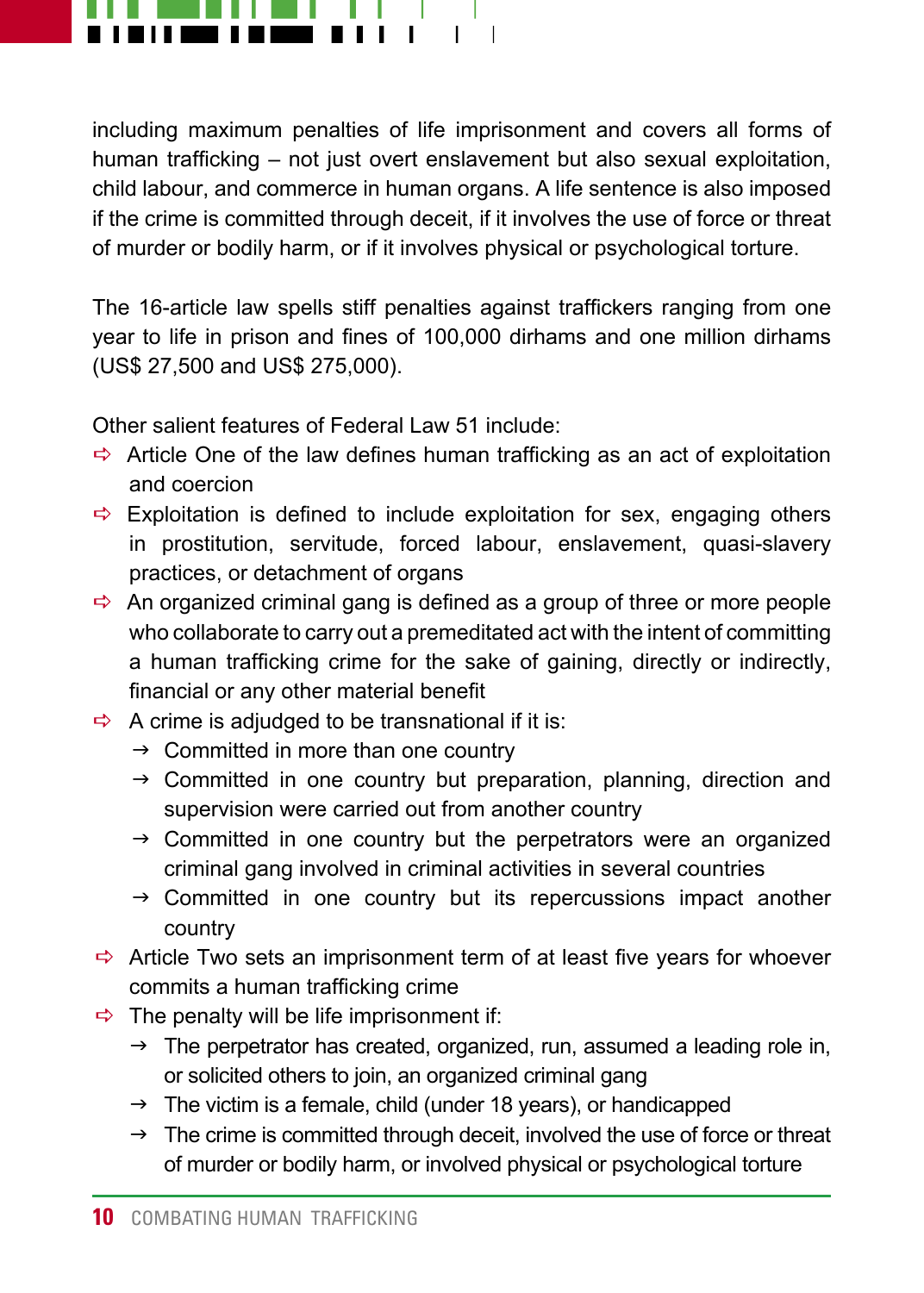

- $\rightarrow$  The crime is committed by two or more people, or by an armed person
- $\rightarrow$  The perpetrator is a member of an organized criminal gang, or has consciously taken part in the activities of that gang
- $\rightarrow$  The perpetrator is the spouse, a relative, descendent, or quardian of the victim
- $\rightarrow$  The perpetrator is a public servant or commissioned with a public task
- $\rightarrow$  The crime is transnational
- $\Rightarrow$  Article Three spells out a penalty of one to five years in prison and/or a fine of 5,000 dirhams to 20,000 dirhams (US\$ 1,400 to US\$ 5,500) for anyone who was aware of a plan to commit a human trafficking crime, but failed to inform the concerned authorities
- $\Rightarrow$  The law stipulates various imprisonment and fines for a host of acts, including the use or threatened use of force or offering or promising a gift or advantage to prompt others to give false testimony or withhold information, and possessing, harboring or dispensing articles gained through a human-trafficking crime
- $\Rightarrow$  Corporate entities will be liable to a fine ranging between 100,000 dirhams and one million dirhams (US\$ 27,500 and US\$ 275,000) if their representatives, managers, or agents committed a human trafficking crime
- $\Rightarrow$  According to Article 12, the Council of Ministers shall set up a National Committee to Combat Human Trafficking.

In addition to Federal Law 51, the UAE also issued Law No. 39 in 2006 on international judicial cooperation, which includes articles on the extradition of suspected or convicted criminals to judicial authorities to try them or execute the sentences given to them. It also provides for mutual judicial assistance in criminal cases, including human trafficking (Articles 6-37). Such cooperation was recorded in at least seven cases during 2007.

Furthermore, the UAE's commitments under international law include becoming a signatory to three of the United Nations Conventions on human rights, including: the International Convention on the Elimination of all forms of Racial Discrimination; the Convention on the Elimination of all forms of Discrimination against Women (CEDAW), and the Convention on the Rights of the Child.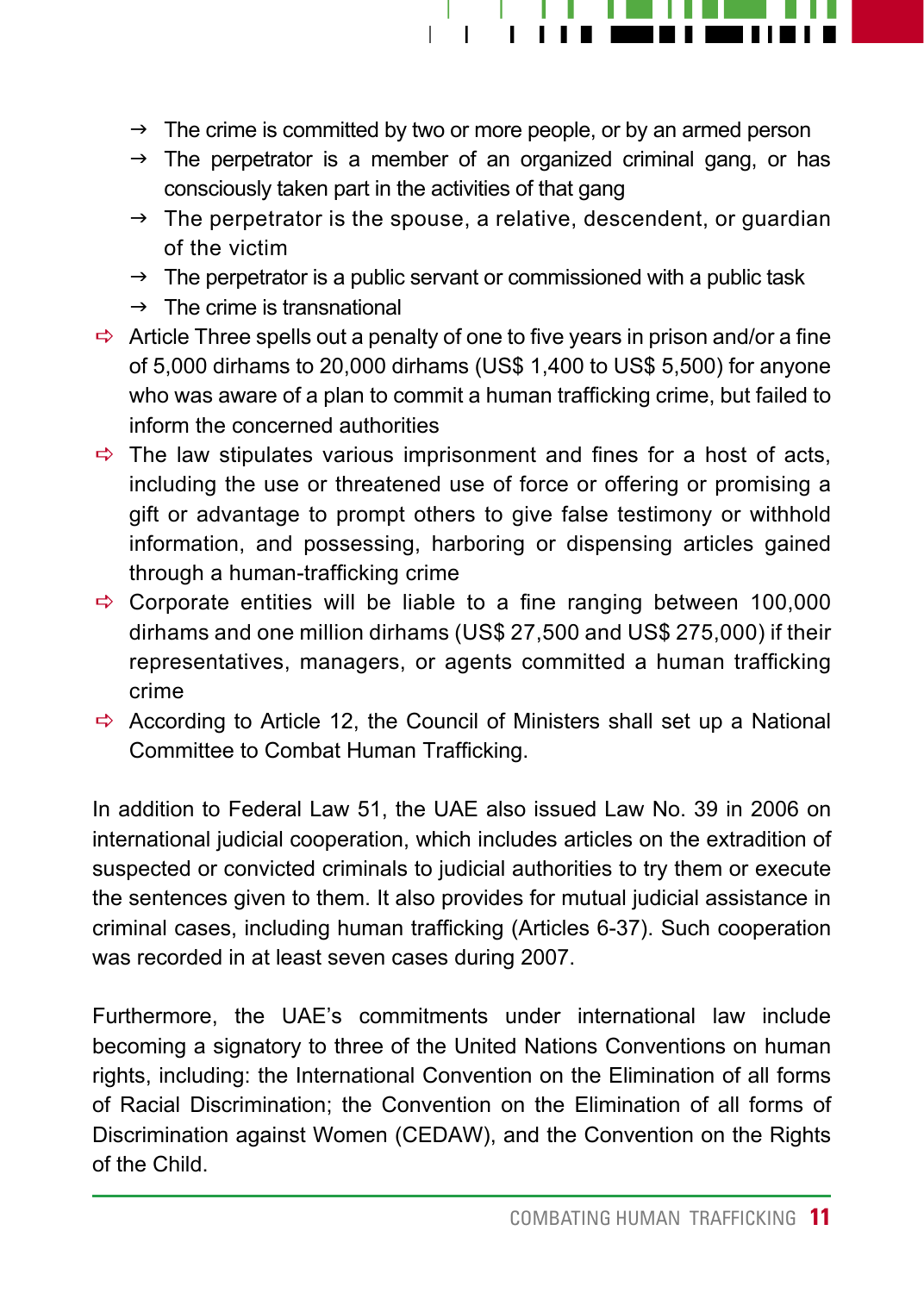

#### UAE National Committee to Combat Human Trafficking

A Cabinet order established the UAE National Committee to Combat Human Trafficking in April 2007 to give teeth to Federal Law 51 and to create a coordinating body for anti-human trafficking efforts at all levels in the seven emirates of the federation. The Committee has held eight meetings since its formation in addition to frequent activities, visits and organized events and workshops. It is headed by the Minister of State for Foreign Affairs and Federal National Council Affairs, Dr. Anwar Gargash. Its members include representatives from the federal ministries of Interior, Foreign Affairs, Labour, Health and Social Affairs, as well as from the State Security Authority and the UAE Red Crescent Authority. The responsibilities of the Committee include:

- $\Rightarrow$  Developing the framework by which the new anti-human trafficking law is implemented – the Committee regularly assesses government implementation procedures and assists in the coordination of government ministries and departments tasked with combating human trafficking crimes; this coordinating role is important in a federal system and reflects an increased emphasis throughout the UAE on collaborative efforts by local and federal government authorities to monitor, track and penalize crimes of human trafficking
- $\Rightarrow$  Studying and revising human trafficking legislation with the aim of bringing the UAE efforts in line with international standards and improving national legislation to address realities on the ground; the committee has been authorized to prepare reports on efforts taken by the UAE to fight human trafficking and to make recommendations to the Cabinet
- $\Rightarrow$  Creating resources to increase public awareness of human trafficking issues
- $\Rightarrow$  Developing victim sensitivity training for the relevant bodies and individuals dealing with victims of trafficking
- $\Rightarrow$  Representing the UAE officially in handling international requests, enquiries, and delegations related to human trafficking issues.

It is expected that the Committee's activities will encourage additionally progressive and aggressive legislative efforts to assure country-wide compliance with international standards and implementation of the laws that are in place.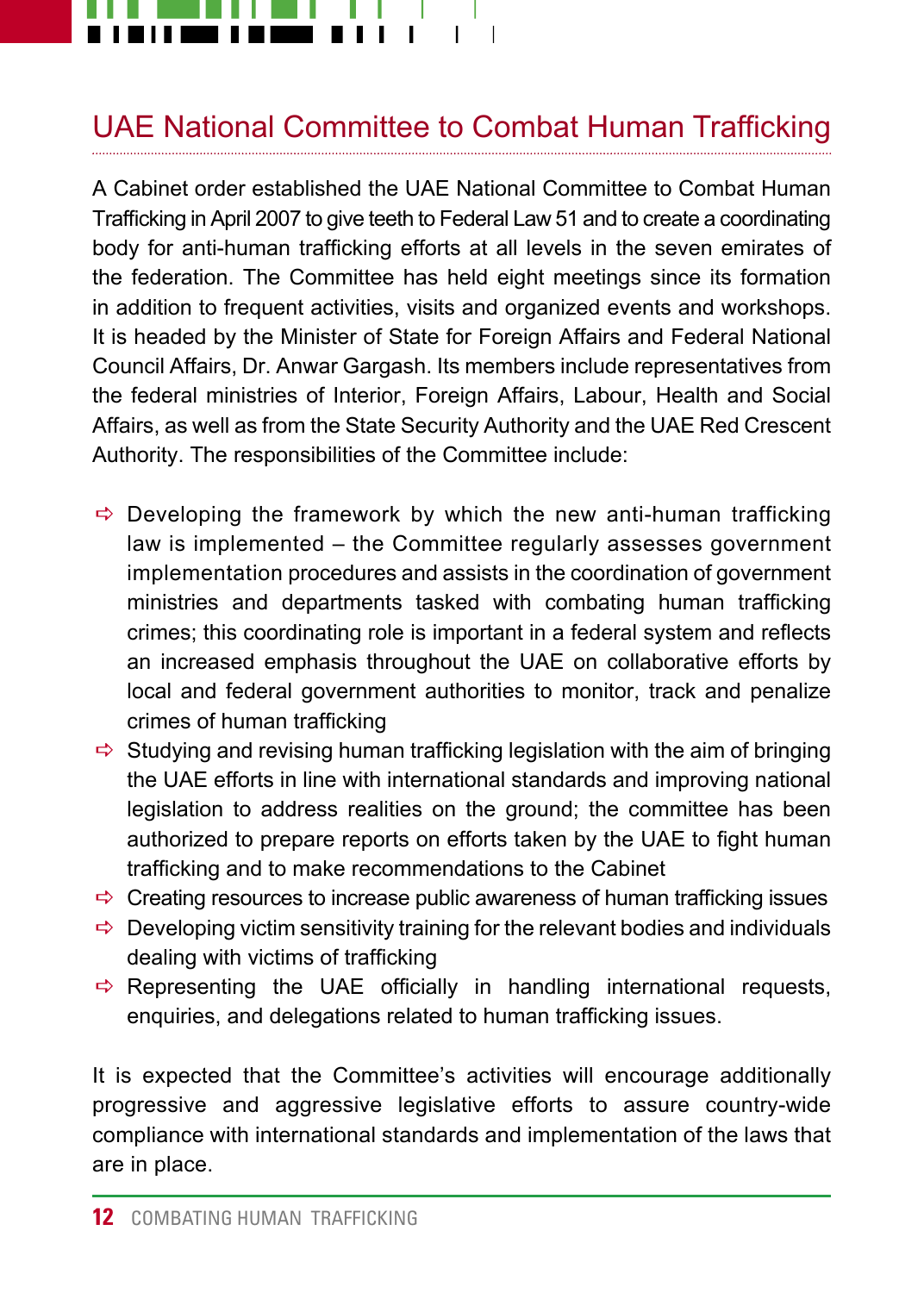

#### **Pillar II: Enforcement**

The UAE federal government and those of the seven individual emirates have emphasized and focused on an awareness-raising drive for the enforcement of anti-human trafficking laws. According to preliminary reports, at least 10 human trafficking-related cases were registered by the end of 2007 under the clauses of Federal Law 51, which came into effect in November 2006. Notably, there were also convictions in at least five cases during this period, with the convicted receiving jail terms ranging from 3 to 10 years for committing, aiding or abetting human trafficking.

With these initial results, the UAE is working harder to gather and deploy the necessary manpower to efficiently increase the number of anti-human trafficking prosecutions. As part of a comprehensive awareness campaign to enhance public and law enforcement knowledge about this crime and explore ways of limiting it, workshops are being conducted by the UAE National Committee to Combat Human Trafficking in cooperation with various law enforcement departments and ministries. These workshops are attended by the relevant departments of naturalization and residency, police and public prosecution.

- $\Rightarrow$  A workshop on investigating human trafficking crimes was jointly organized by Dubai Police and a British security services firm in March 2007
- $\Rightarrow$  Coinciding with the International Day for the Elimination of Violence against Women in 2007, the Committee announced a detailed schedule of law enforcement capacity building exercises. Two workshops were held in Abu Dhabi and Dubai during December in collaboration with the Ministry of Justice. One of them, a workshop on human trafficking laws, was conducted in cooperation with the Johns Hopkins University, United States, to improve legislation in the Gulf Cooperation Council countries and discuss joint efforts to combat the crime regionally
- $\Rightarrow$  In collaboration with the Ministry of Interior, a lecture about the relationship between human trafficking and security was held in January 2008
- $\Rightarrow$  A five-day training program on human rights and law enforcement was conducted in January 2008 for law enforcement officers
- $\Rightarrow$  A training program on prevention and control of human trafficking took place in February 2008, and another on investigation methodology is scheduled to be held later this year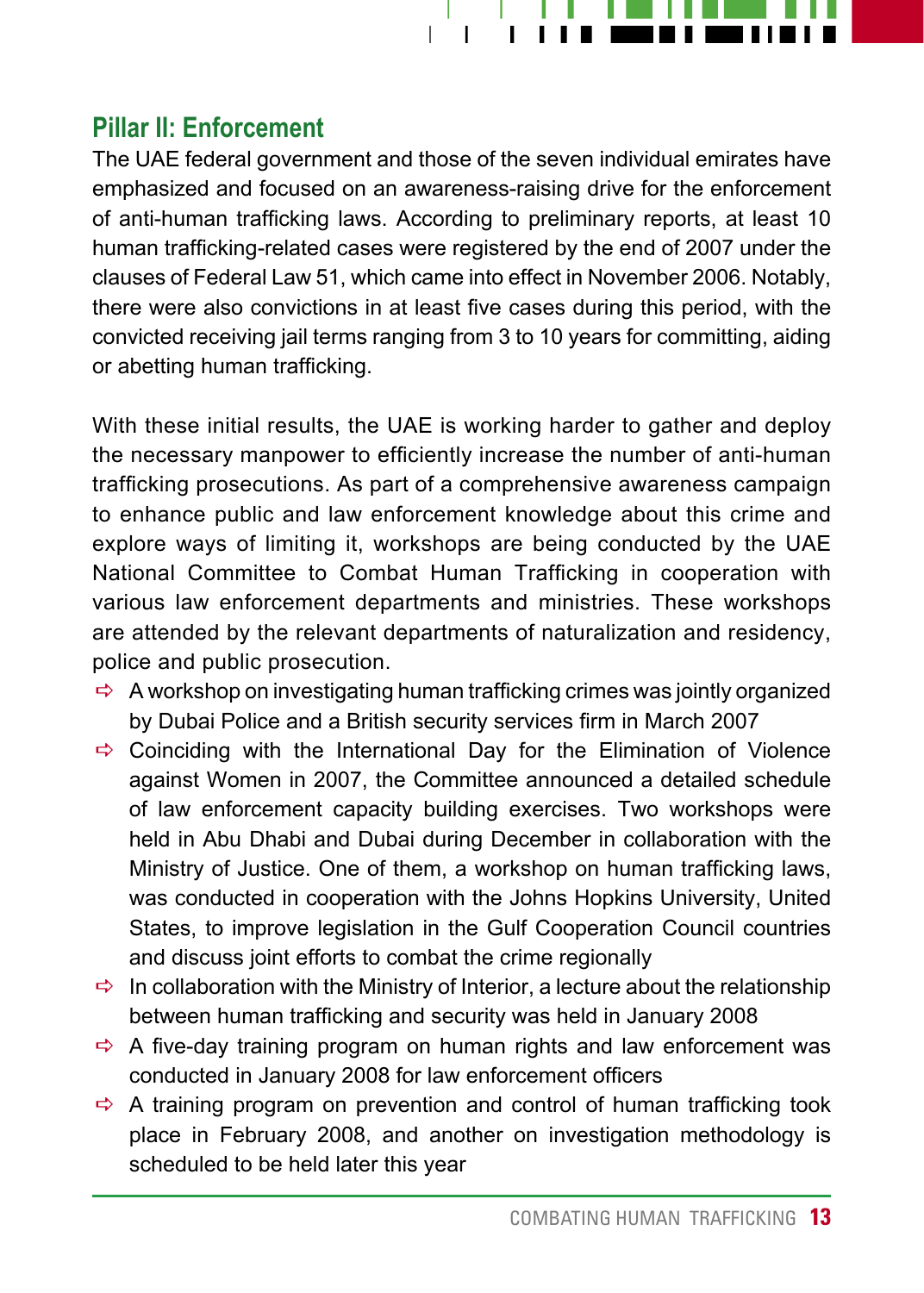

- $\Rightarrow$  A data collection methodology has been finalized to establish a central database for UAE law enforcement officers
- $\Rightarrow$  Several Emirati law graduates have been selected to undergo special training courses to gain insight into laws dealing with cyber and organized crimes, terrorist activities, human trafficking and human rights issues.

The UAE also utilizes its established travel and immigration monitoring system to identify potential human trafficking crimes. This system depends on:

- $\Rightarrow$  Federal Law No. 6 of 1973 and its amendments, which pertain to the entry and residence of foreigners in the country
- $\Rightarrow$  Procedures taken to control the country's points of entry include:
	- $\rightarrow$  Not granting entry permits to children from some countries if their names are added on their parents' or relatives' passports because they are susceptible to abuse. The UAE insists on such children having separate passports and separate entry visas to ensure compliance with the regulations and to enable immigration officers to identify the children during entry and also ensure that they return home with their parents and relatives
	- $\rightarrow$  Controlling the re-entry of deported individuals through the Iris Eye Scan technology
	- $\rightarrow$  Limiting large numbers of visit visas to relatives and friends of expatriates residing in the country in order to ensure against possible misuse of such privileges.

### Tackling Demand

The UAE National Committee to Combat Human Trafficking is engaged in planning a nation-wide public awareness strategy on the issue of demand in order to foster a partnership with both the public and the media. A number of cases are often brought to the attention of law enforcement agencies through the public and this avenue of partnership will be developed over the next two years. Furthermore, collaboration with foreign embassies and NGOs will aim to highlight the issue in labour-exporting countries in order to prevent trafficking at its source.

The UAE seeks to decrease the demand on the sex industry and clamp down on perpetrators of forced or exploitative labour. Article 34 of the UAE Consti-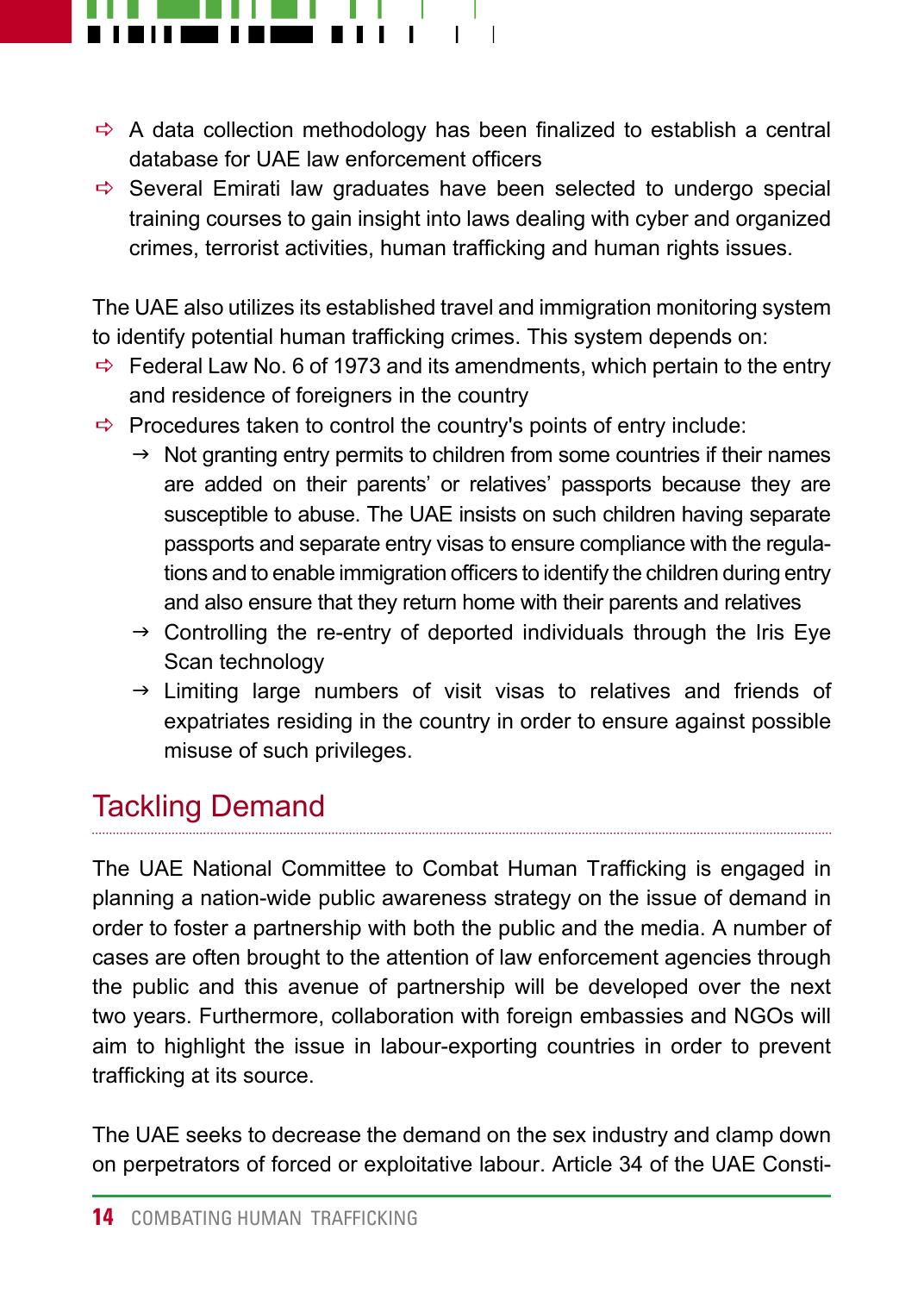

tution, for example, states that no human being should be enslaved or forced to work against their will. This article has been the foundation of UAE penal law, which takes action against cases related to human exploitation. This intention is also in line with the Palermo Protocol, which is the first binding international instrument that mentions the need to tackle the demand for sexual and other forms of exploitative services. According to Article 9.5 of the protocol, all "*States Parties shall adopt or strengthen legislative or other measures, such as educational, social or cultural measures, including bilateral and multilateral cooperation, to discourage the demand that fosters all forms of exploitation of persons, especially women and children, that leads to trafficking.*"

In the UAE, police are keeping a vigil on tourist companies which bring women into the country. In fact, there are restrictions and re-checking on the entry into the country of single women less than 30 years old who are more likely to be victims of trafficking. The licenses of companies caught carrying out illegal activities are being cancelled. At least two nightclubs exploiting women were shut down during 2007 and several others are under constant surveillance for any trace of illegal activity. According to data from the Ministry of Interior, the total number of cases of those charged with prostitution in the UAE for 2006 totaled 307, a figure that increased slightly to 398 cases for 2007.

The UAE realizes that a proactive policy of improving standards and regulations overall, apart from being important in itself, will also have a positive impact on decreasing the scale of human trafficking and potentially exploitative incidents from occurring. As a result, the government has introduced a series of measures that are beginning to positively impact the country's labour climate. Stricter laws against human trafficking and unskilled worker-friendly regulations, which are crucial to discourage exploitation, are increasingly being implemented. Some of the recent worker-friendly measures include:

 $\Rightarrow$  As of January 2008, salary payments to unskilled workers in the country are being paid electronically by their respective companies. The Electronic Wage Payment System will put an end to cash payment of salaries. This will ensure that monthly wages are paid to all employees without fail and on time, giving the government real time access to information regarding payments of salaries. Punitive action against companies exploiting workers and abusing their rights is expected to become easier and effective. There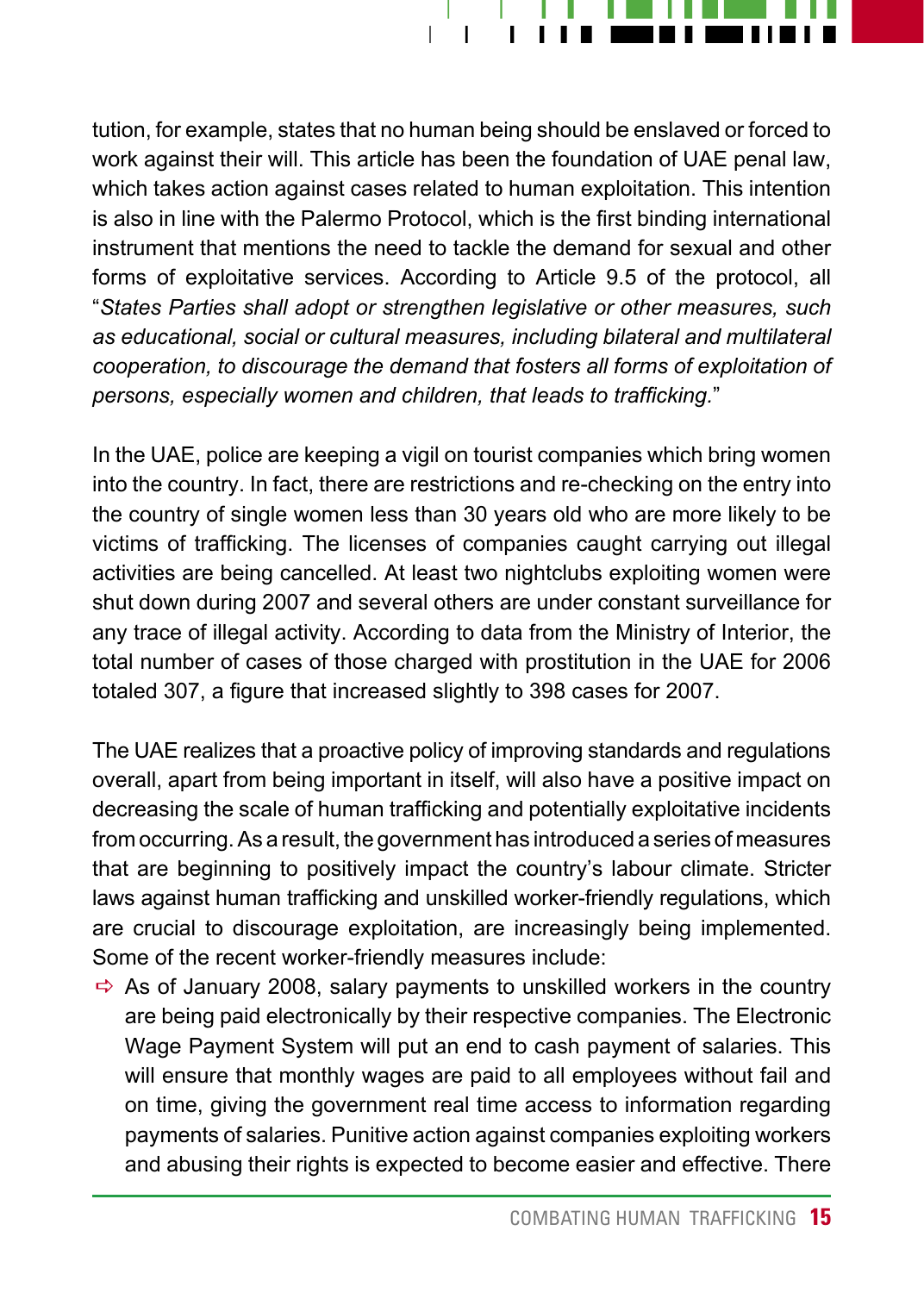

are currently 250,000 construction workers benefiting from this system, and many more are likely to be positively impacted by this measure once it is comprehensively implemented

- $\Rightarrow$  Improving working and living conditions the UAE has prohibited work in open labour sites during the midday hours during summer. For each violation of this provision, companies are fined 30,000 dirhams (US\$ 8,000) and banned from receiving additional contracts for three months. Further, no group labour permits (for 25 or more workers) are processed until applicants demonstrate a tangible commitment to adequate housing for workers. Companies must produce evidence that they actually have plans and resources to provide facilities. Several camps housing migrant workers employed in the construction sector – which were found to fall short of minimum standards in building, health services, waste disposal, pest control, drinking water and other basic facilities – have been closed. The firms that own or run the camps have been given adequate time to provide replacement accommodation that meet international health and safety standards
- $\Rightarrow$  A new unified contract to regulate the rights and duties of domestic workers was enforced in April 2007. Some of its features are:
	- $\rightarrow$  Valid for two years
	- $\rightarrow$  Three copies of contract in Arabic and English, with each party having one and a third with the Residency Department
	- $\rightarrow$  A month's paid leave in two years and medical aid provision
	- $\rightarrow$  Unit at Residency Department to arbitrate disputes
	- $\rightarrow$  One-way ticket at end of contract if the contract is ended by the sponsor before its expiry, a ticket and a month's salary shall be paid to the worker. If it is ended by the worker, he or she will be charged for the ticket
	- $\rightarrow$  Employer to facilitate contact with their families back home
	- $\rightarrow$  Disputes not settled within two weeks to be referred to courts
	- $\rightarrow$  Worker's legal rights disregarded if he or she absconds
	- $\rightarrow$  Fees charged by recruiting agencies to be checked through coordination with consulates of labour-exporting countries
	- $\rightarrow$  In case of death of the domestic worker, employer responsible to repatriate the body of the deceased and personal belongings
	- $\rightarrow$  Heavy fines of up to 50,000 dirhams (US\$14,000) for hiring illegal domestic maids
- $\Rightarrow$  A new labour law to protect domestic workers has been drafted by a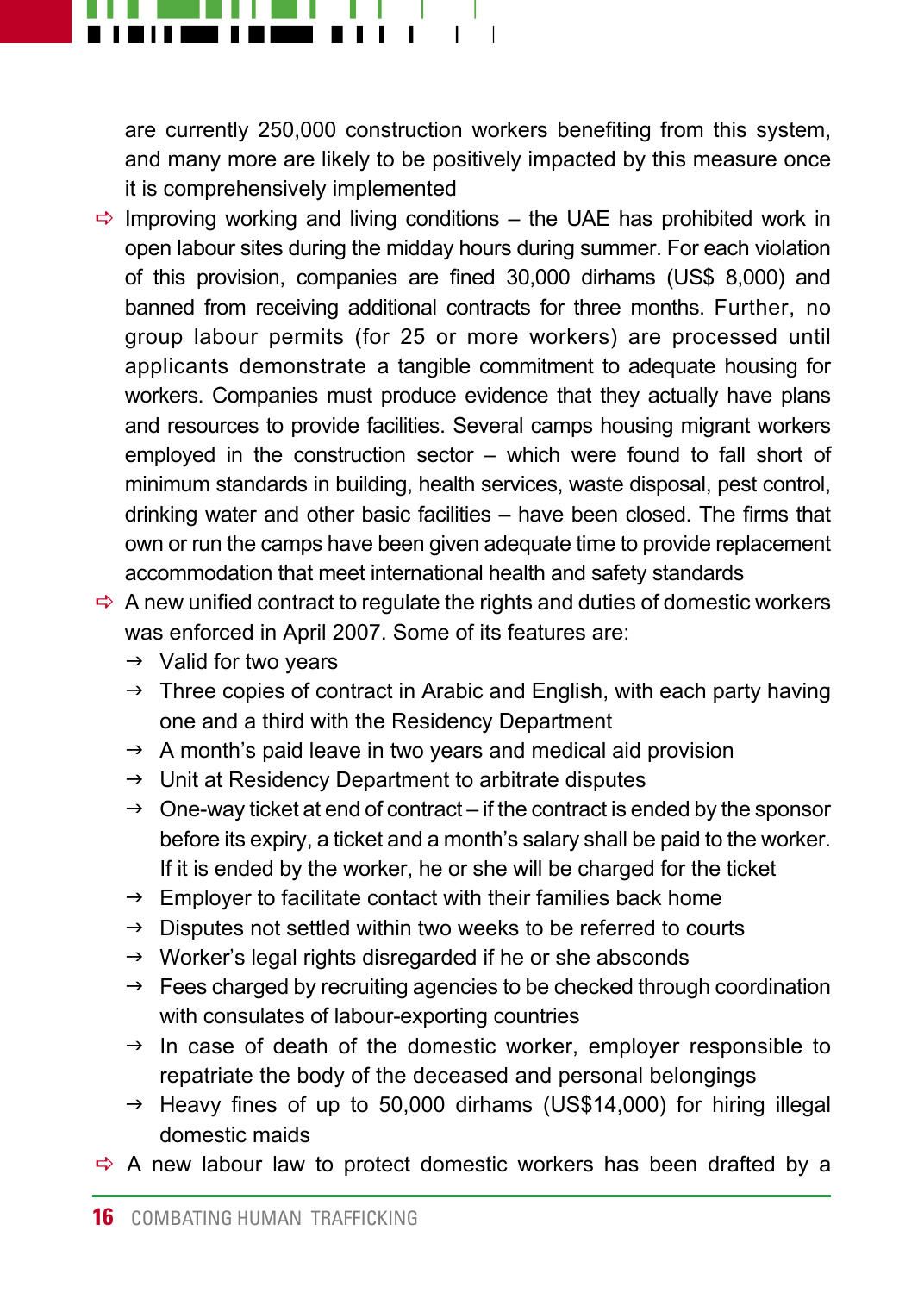

taskforce as per a Cabinet decree in October 2007 and will be sent to the relevant government bodies for amendments and revisions before promulgation by the UAE President. Domestic workers are mostly comprised of women and vulnerable to exploitation, which is a key concern of the UAE as part of its obligations under the Convention on the Elimination of all forms of Discrimination against Women

- $\Rightarrow$  Since January 2008, sponsors of housemaids in Dubai who abet maids in carrying out illegal work will be charged with the crime of human trafficking and face 10 years in jail or more. Previously, sponsors who released their housemaids for a fee to carry out jobs illegally were charged with the crime of selling visit/residence visas
- $\Rightarrow$  Creating flexibility for workers to transfer sponsorships to create job mobility
- $\Rightarrow$  Setting up of special labour courts for speedy resolution of cases. Together with the labour courts, the government has taken the initiative to establish a representative office located within the courts to act as a liaison point and facilitate the process of solving disputes
- $\Rightarrow$  Direct government involvement in negotiations to increase salaries of workers in some sectors**.**

The UAE intends to do more as demonstrated in the successful launch of the "Abu Dhabi Dialogue on Temporary Contractual Labour" in January 2008. The conference brought together ministers from 22 countries, including the 11 nations which supply the flow of migratory labour, and the GCC countries that contract with this labour force. Also present were representatives from international organizations, such as the International Organization for Migration (IOM) which co-facilitated the effort with the UAE Ministry of Labour, the International Labour Organization (ILO), and a number of United Nations and regional labour groupings. By inviting representatives from affected countries of origin to face-to-face discussions, delegates were able to assess their "ground realities" and devise ways to eradicate the problem where it begins. Direct outreach to the workers themselves continues, with training resources to fully apprise them of their rights and means of recourse should they suspect those rights are being violated.

#### **Pillar III: Victim Support**

To ensure that these unequivocally resolute legislation and enforcement mechanisms have a human face, the UAE's holistic approach includes signif-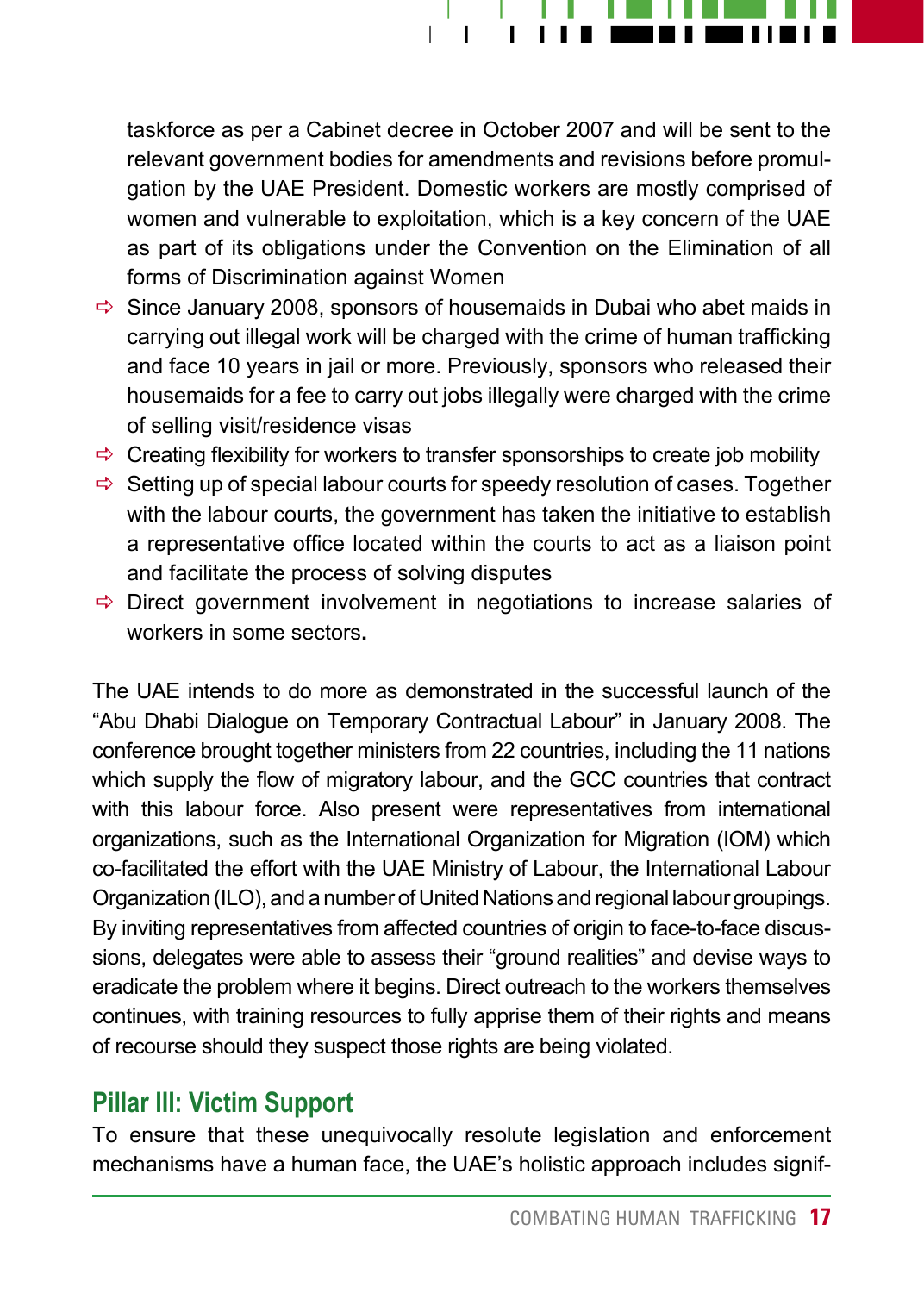

icant initiatives that determine how victims are treated by law enforcement officials, as well as expand the help and welfare programs available to them. The programs are designed to be prompt and just. The government firmly believes that those who are sexually exploited must be treated as victims, protected and supported through counseling and rehabilitation programs. At the same time, whoever drove the concerned person into prostitution or coerced labour will be punished according to UAE law.

The government has a healthy track record of providing assistance and protection to victims of sexual abuse. The police departments provide shelter for these victims and counseling. The government works with foreign governments and NGOs when cases are brought to its attention. Victims have been given protection and shelter while their paperwork is processed, and are then repatriated at the government's expense under the 'Crime Victim Assistance Program.'

Aside from government-headed initiatives, charitable and social networks are also active in the UAE. Some of the significant measures in this regard are:

a *Foundation for the Protection of Women and Children:* This independent civil society institution in Dubai was established in 2007. The shelter is the first step towards institutionalizing victim support in line with international standards. The shelter is governed by an independent board and has linked up with other shelters in the EU for introducing best standards in shelter management and administration. The foundation plays a vital role in improving social services for victims by providing a refuge to overcome the psychological and physical effects of violence, oppression and neglect. The foundation has an in-house school, which can accommodate up to 300 students; lawns surrounding the complex, where children can play; indoor playroom; a well-equipped gymnasium, as well as football, basketball and volleyball facilities for adults; and an in-house restaurant. In about 10 months since the foundation was established, 115 women and children received assistance after being designated as victims of a number of crimes including human trafficking, domestic violence, family neglect, employer abuse and other social problems. Of these, 28 are suspected victims of trafficking – 24 have been identified as adults and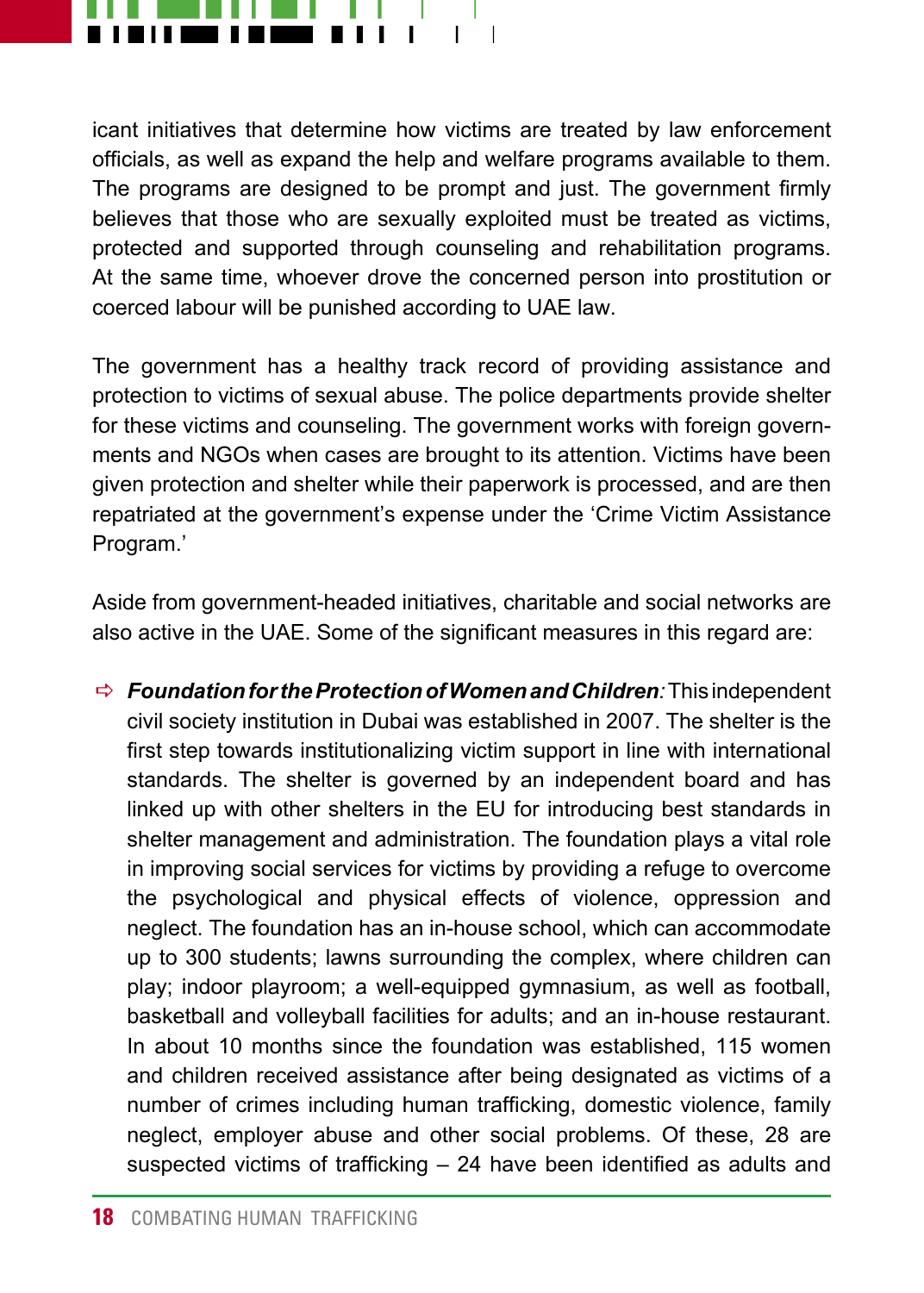

four have been identified as minors less than 18 years of age. In 2007, the foundation successfully rehabilitated and repatriated three victims with the coordination of the IOM in Uzbekistan. By March 2008, three more cases were successfully dealt with and repatriated with the assistance of various authorities and international partners. The foundation is currently sheltering 14 suspected trafficking victims from a variety of countries including Indonesia, Kazakhstan, Moldova, Uzbekistan, Bangladesh, India, and Nigeria.

- $\Rightarrow$  **Social Support Center, Abu Dhabi***:* Operated by the Abu Dhabi Police, this center assists victims of all crimes, including human trafficking. It provides victims – especially women, children and their families – psychological and social support in coordination with other foundations and organizations. The Center assisted with 2605 cases during 2007 – up from 1519 the previous year. The majority of victims were involved in family disputes and domestic violence cases.
- a *Human Rights Care Department, Dubai:* Providing social, legal and psychological support to the victims of human trafficking is a key mandate of the Human Rights Care Department, which was established by Dubai Police in 2007 as an extension of a program established in 2003. The investigation, legal assistance and preventive support divisions fulfill the mandate of the department. During 2007, 27 of the 36 people who were identified as human trafficking victims were assisted by this department with a variety of services, including provision of temporary shelter, temporary visas and plane tickets to return home.
- $\Rightarrow$  **Abu Dhabi Shelter for Victims of Human Trafficking:** The government supported the establishment of a new shelter in the capital city of Abu Dhabi in January 2008. The shelter will be established in accordance with international standards and best practices. An executing committee, headed by the UAE Red Crescent Authority has been set up to oversee the establishment of the shelter in collaboration with the UAE National Committee to Combat Human Trafficking. The shelter will aim to provide rehabilitation and protection for women and children victims of trafficking through a complete social care program that provides assistance in medical treatment, psychological care and counselling, access to legal services, temporary secure accommodation, some basic education and training as well as safe repatriation with the help of a partner women's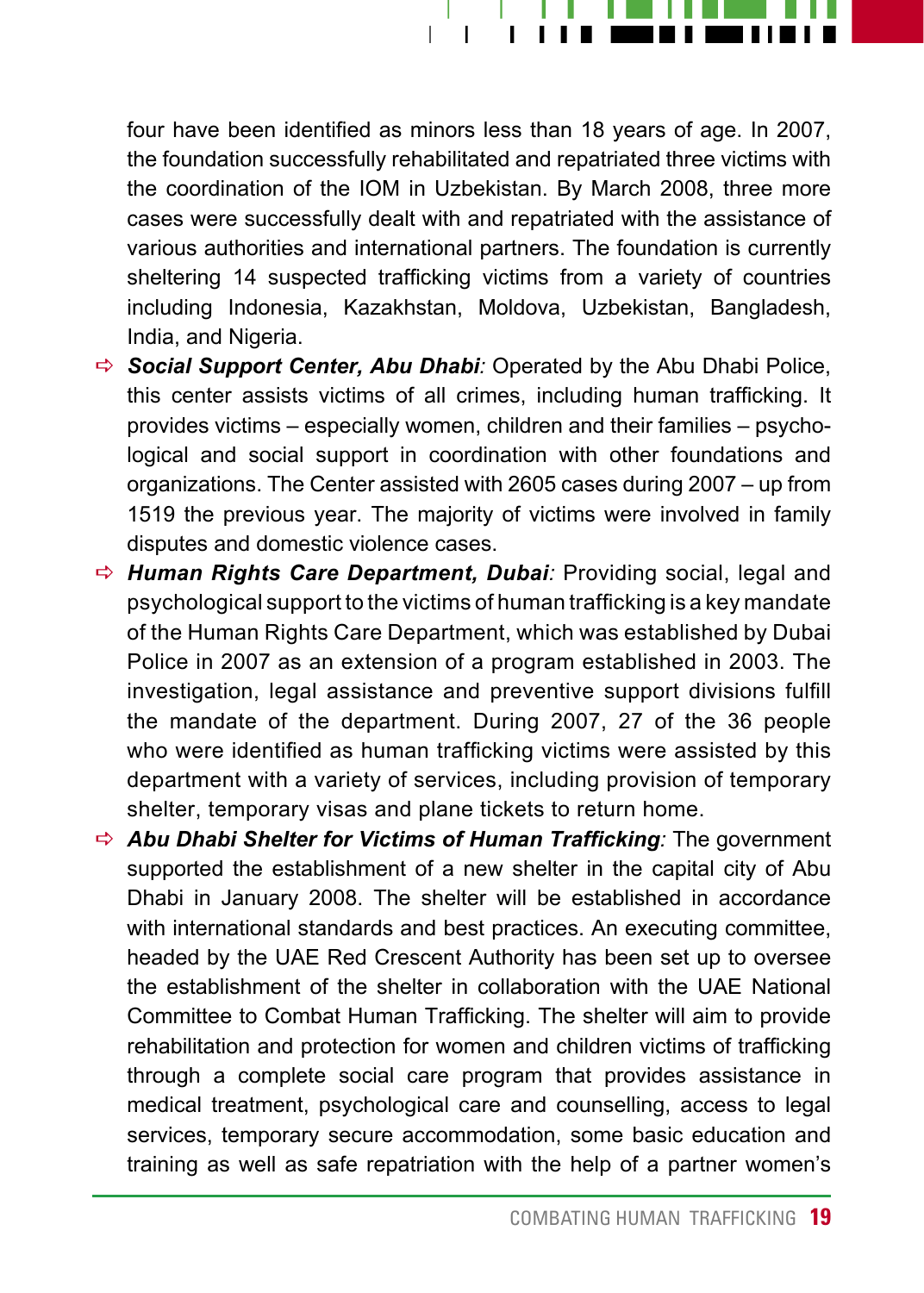

shelter in the victim's home country. The shelter is in line with Abu Dhabi's 2007-2008 Policy Agenda, which identifies the key goals and government initiatives for achieving a secure and stable society, including eliminating "*completely any and all kinds of exploitative or coercive labour practices, with particular focus on the protection of women and minors, as well as the complete eradication of any form of trafficking in persons*."

- $\Rightarrow$  **Country-wide shelters program**: The UAE Red Crescent Authority will supervise efforts to set up shelters across the country for women and children, who are victims of human trafficking using the Abu Dhabi model as a prototype. The comprehensive homes will provide them a haven with healthcare, as well as psychological and social support. The National Committee to Combat Human Trafficking aims to learn from the case profiles in the shelter in order to further improve and enhance the UAE's policies and legislation.
- a *Support for former child jockeys:* The UAE's most high-profile effort to address human trafficking occurred a few years ago in response to recruitment practices taking place in the traditional sport of camel racing. Unfortunately, this sport became associated with child exploitation, and once aware of this, the UAE government immediately stepped in to regulate the sport and requested technical expertise from UNICEF to help protect and rehabilitate child victims. During the period beginning in May 2005, the UAE and the UNICEF intensified their efforts to eradicate this problem. This resulted in a multinational progress review in September 2006, where all 1,077 child camel jockeys were successfully and safely returned to their home countries in Asia and Africa. Child protection experts and government representatives from the UAE, Bangladesh, Mauritania, Pakistan and Sudan, as well as UNICEF officials participated in the review process and evaluated both results and gaps to support and reintegrate children involved in camel racing. A rehabilitation centre for young former camel jockeys was established in Abu Dhabi, the first of its kind in the world and provided shelter and rehabilitation programs. The repatriation and rehabilitation program included establishment of transit centers providing medical assistance and other services to affected children, a family tracing system, social care of children, educational campaigns and establishment of community care committees.
- $\Rightarrow$  The repatriation and rehabilitation program was then estimated at 10 million dirhams (US\$ 2.75 million), funded entirely by the UAE. It was managed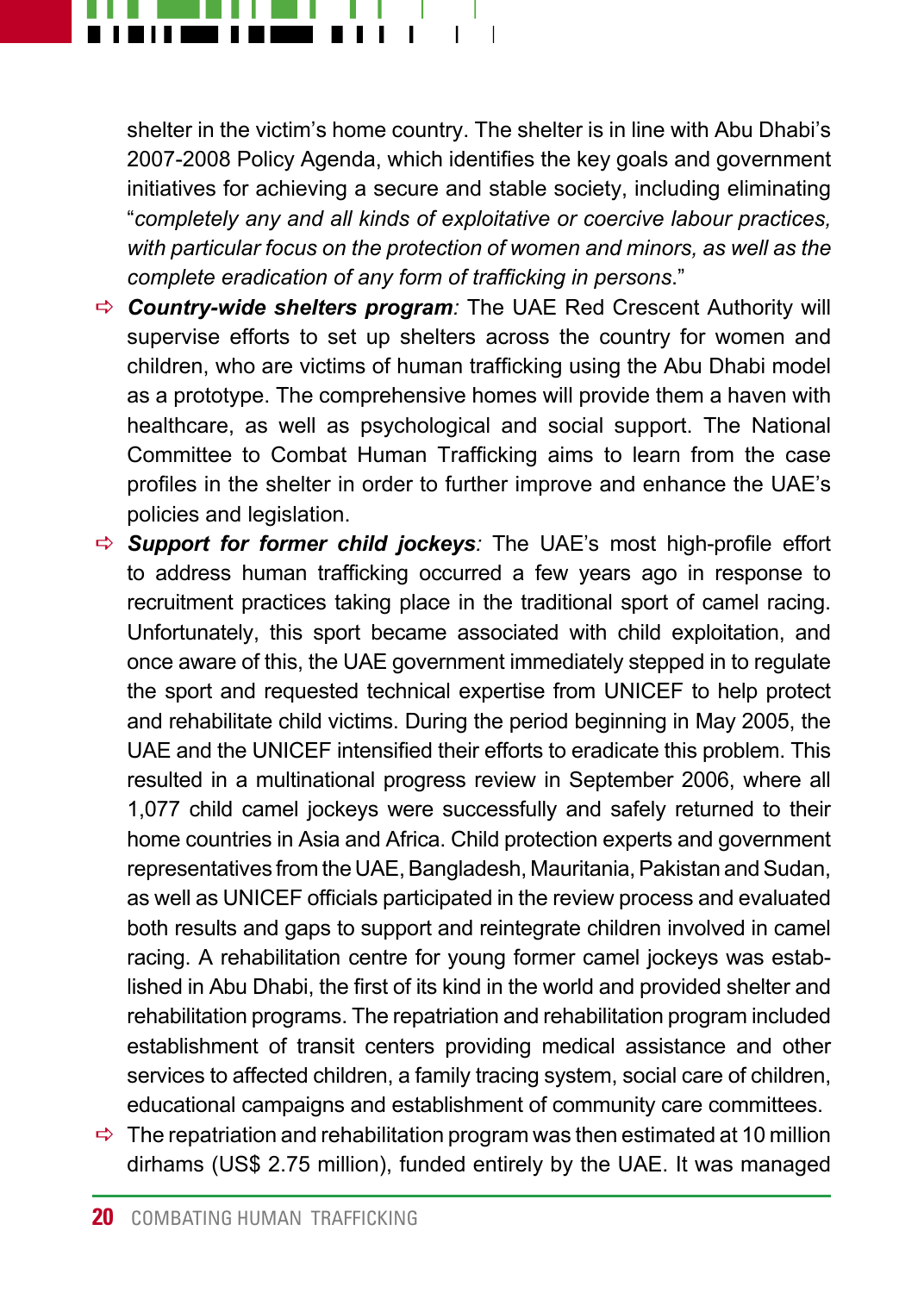

by the UAE authorities in association with the Ansar Burney Welfare Trust International in Pakistan and UNICEF.

- $\Rightarrow$  One year after the rehabilitation program began, several cooperation initiatives were acknowledged in a review meeting in September 2006, including:
	- 1) Awareness campaigns with camel owners in the UAE
	- 2) Establishment of transit centers providing medical assistance and other services to affected children in Sudan
	- 3) Family tracing system verified by justice authorities in Mauritania
	- 4) Social care of children and back-to-school campaigns in Pakistan
	- 5) Establishment of community care committees in Bangladesh
	- 6) Maintaining follow-up mechanisms empowering NGOs and local institutions to oversee the payment of outstanding salaries to child beneficiaries
- $\Rightarrow$  While efforts are underway to strengthen comprehensive reintegration procedures, the UAE and UNICEF agreed in April 2007 to establish a second and expanded phase of their program, which will now continue until May 2009. As a follow-up measure, the UAE has committed 29 million dirhams (US\$ eight million), which will help in country-based interventions to tackle trafficking by focusing on the establishment of monitoring mechanisms that would prevent children formerly involved in camel racing from re-entering hazardous or exploitative labour
- $\Rightarrow$  Claims facilities in Pakistan, Sudan, Mauritania and Bangladesh have been established to provide further compensation to former jockeys in addition to the compensation previously given.

#### **Pillar IV: Bilateral and International Cooperation**

Human trafficking in the UAE has its point of origin in the home countries of guest workers. Recognizing the need to coordinate anti-human trafficking efforts with labour-exporting countries, the UAE has signed agreements with several labour-exporting countries – including India, Pakistan, Nepal, Sri Lanka, Bangladesh, China, Thailand and Philippines – during the last two years to regulate the flow of the labour workforce. In order to deny unscrupulous private recruitment agencies from cheating and trafficking workers, all labour contract transactions will be processed by labour ministries or offices in the supplying countries.

Further, cooperation with the Philippines and India, for example, has resulted in these two countries announcing their refusal to grant emigration clearance to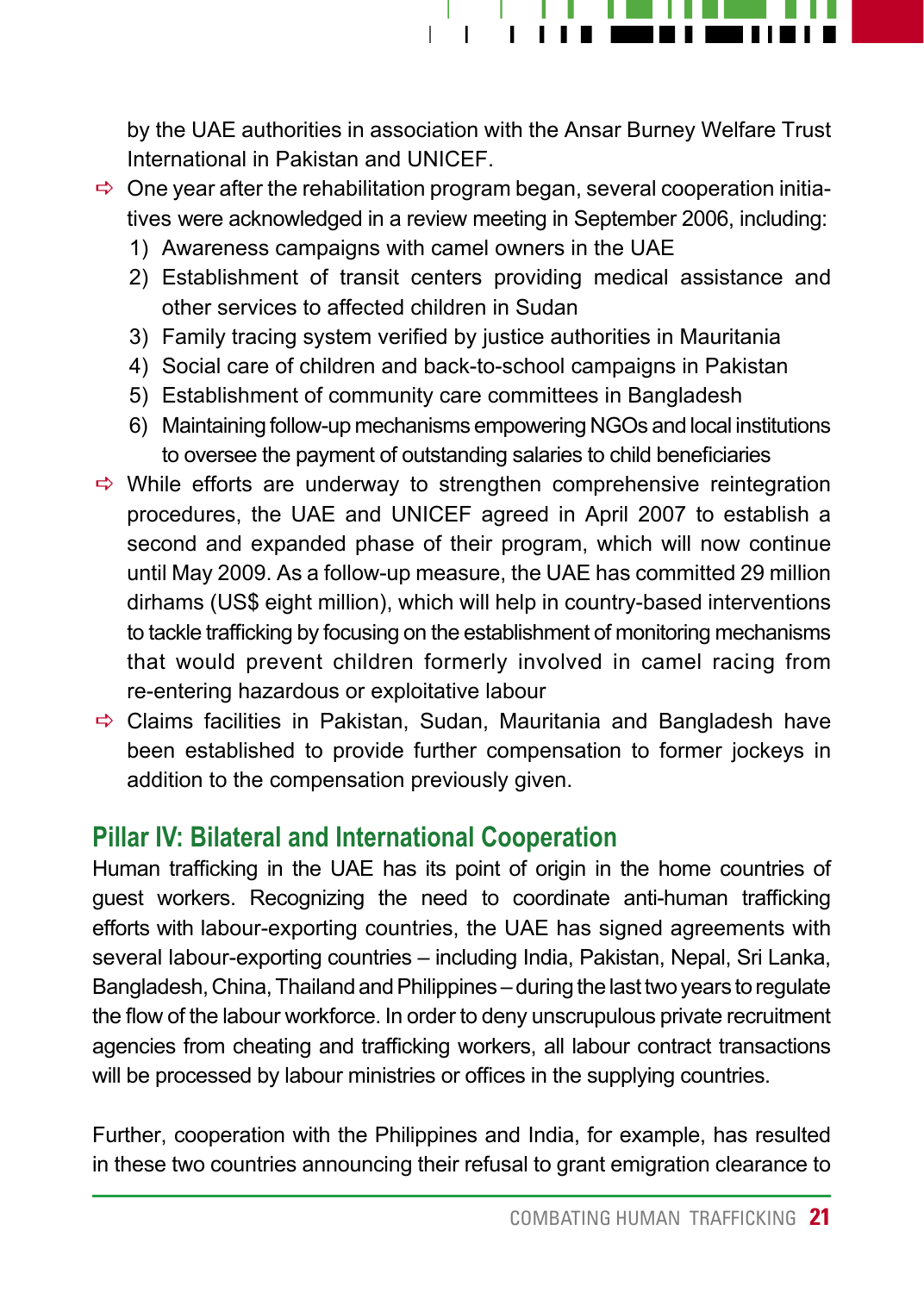

women under 25 and 30 years of age respectively who wish to work in the region in order to protect younger women from possible abuse. A wage standard has been introduced by some of these countries including Philippines, Indonesia, India and Sri Lanka. Other bilateral and international agreements include:

- $\Rightarrow$  Collaboration with the United Nations Office on Drugs and Crime to help recreate the UAE police administration into a "centre of excellence" for region-wide information distribution and law enforcement, which will greatly benefit human trafficking issues.
- $\Rightarrow$  Promoting partnerships with non-government organizations and institutes to exchange knowledge and expertise in the field of human trafficking. The UAE aims to increase the number of such cooperation agreements as part of an effective anti-human trafficking strategy. At present, the National Committee to Combat Human Trafficking is engaged in promoting a strategy of forging links at the government-to-government level and ensuring that these links cascade down to the government department level, organizations and even individual networks and links. The NGOs and social support organizations are being actively encouraged to collaborate and partner with similar organizations around the world. The Dubai Foundation for Women and Children, for example, is closely coordinating with the IOM offices in different countries for the repatriation of victims. The Abu Dhabi Shelter for Victims of Human Trafficking, although in its nascent stages, is planning regular visits and exchanges with a number of shelters and trafficking experts around the world in order to introduce international benchmarks in the operational management of the shelter. The police authorities and human rights divisions within those authorities are building solid partnerships with other law enforcement agencies from a variety of countries in order to acquire expertise and in-country capacity to help bring traffickers to justice.
- a *UN.GIFT (United Nations Global Initiative to Fight Trafficking)* As part of the UAE's commitment to tackle this crime globally and take a lead in this fight, the Crown Prince of Abu Dhabi, His Highness Sheikh Mohammed bin Zayed Al Nahyan, committed 55 million dirhams (US\$ 15 million) to support the UN.GIFT, which is coordinated by the United Nations Office on Drugs and Crime. This included sponsoring the United Nations Conference on Trafficking in Persons in Vienna in February 2008, in which the UAE participated proactively, both to disseminate information about its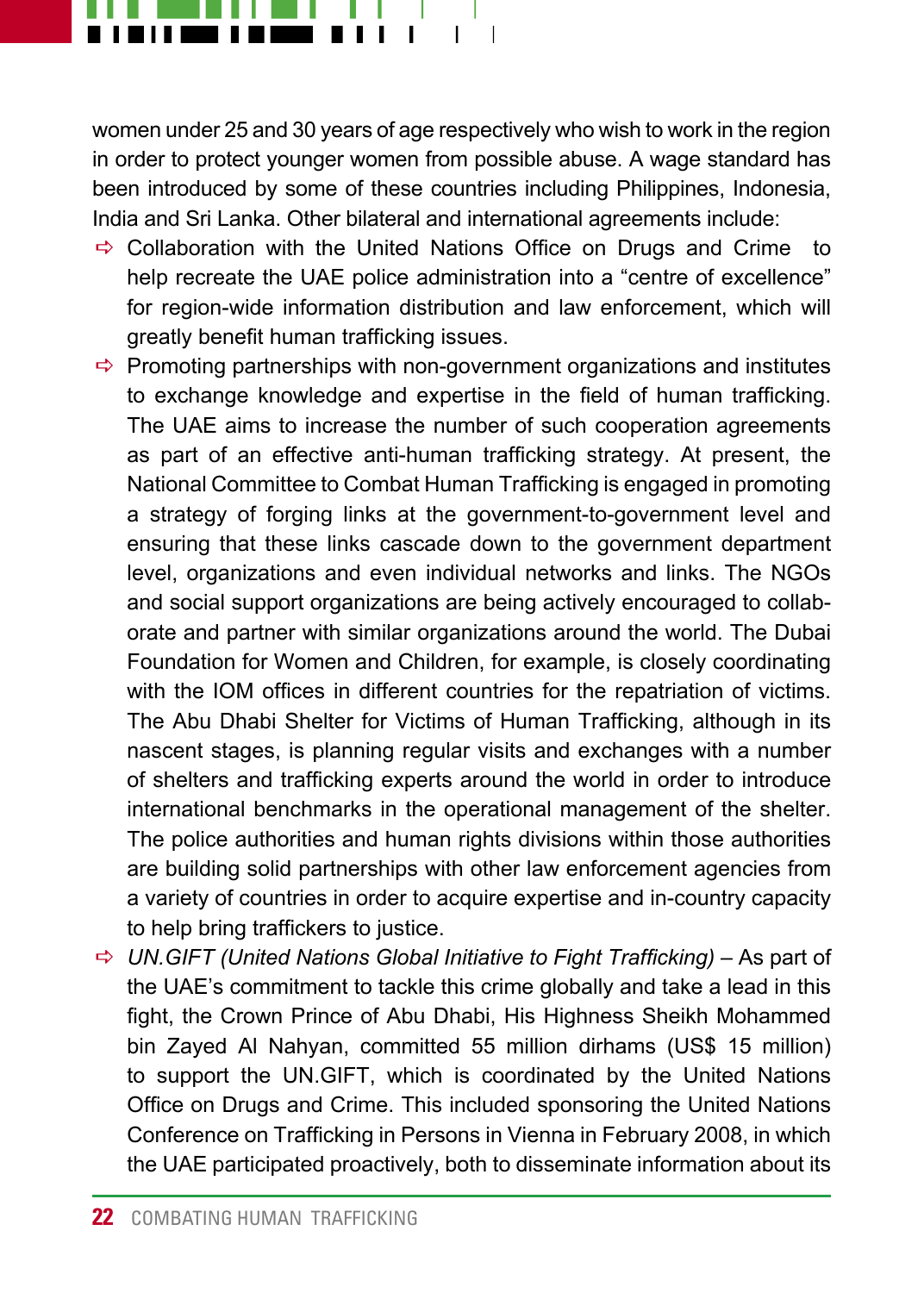

experience and learn from the experts of other participating countries from around the world in terms of data-gathering capabilities and investigative techniques. The Crown Prince's donation was made out of the belief that the creation of a forum for other countries, multiple UN agencies, intergovernmental entities and the non-governmental sector, all working together under a single banner would lead to unprecedented cooperation by the international community. The Vienna Forum on human trafficking was the first global forum of its kind to be held on such an international scale. Bringing together over 130 countries and 1,600 experts and NGOs working on this issue, the conference was hailed as a great success by the steering committee of the UN.GIFT, as well as many of the delegates who attended the forum. The UAE continues to hold a seat on the steering committee and will proactively support the committee to ensure that the momentum created by the Vienna Forum is followed up with further actions and their implementation.

#### **Conclusion**

The UAE is acting on every front: Legislation, Enforcement, Victim Support, Bilateral Agreements and International Cooperation. It will continue to demonstrate resolve, and acknowledge where it stills need to improve. Simultaneously, the UAE will continue to cooperate with all appropriate regional and international law enforcement officials to apprehend, prosecute and punish those violating the UAE's human trafficking law and those attempting to use the country as a channel to violate anti-trafficking laws of other countries.

The UAE has achieved much in a short period of time, but realizes that much more needs to be done to combat the challenge. The country is committed to serving as an active member of the international community, as well as a model for change in the region and takes these responsibilities seriously. The UAE will continue to acknowledge its shortcomings and demonstrate resolve by vigorously improving its four-pillared action plan. At the same time, we will continue to welcome direct discussion and collaboration with other governments, public or private sector groups, or international organizations that will help stem the tide of human trafficking.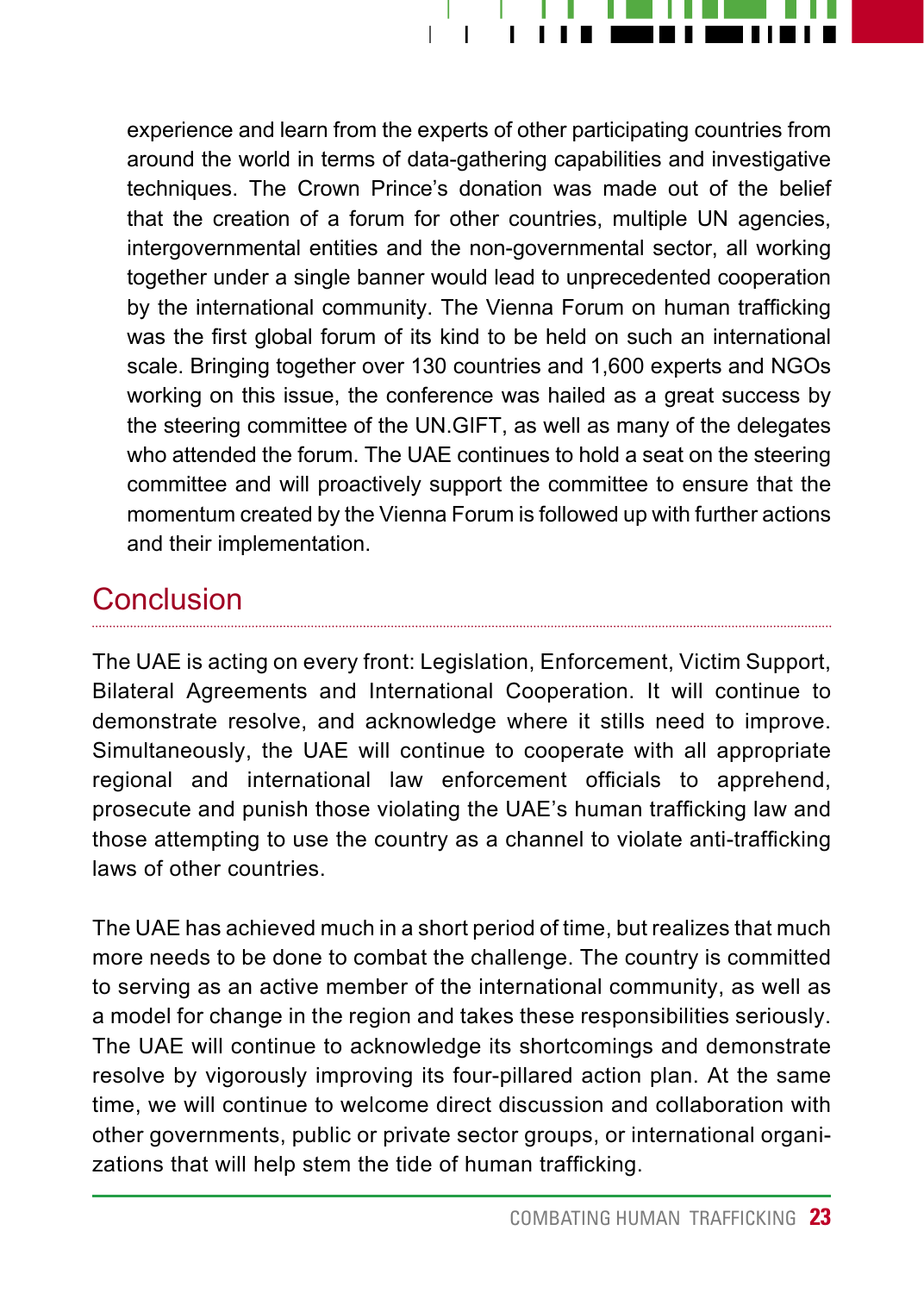### Addendum

<sup>\*</sup> The Arabic text of Federal Law No. (51) of 2006 is a reproduction of the law published by the United Arab Emirates. The English text has been translated by the National Committee to Combat Human Trafficking and is not an official publication of the law.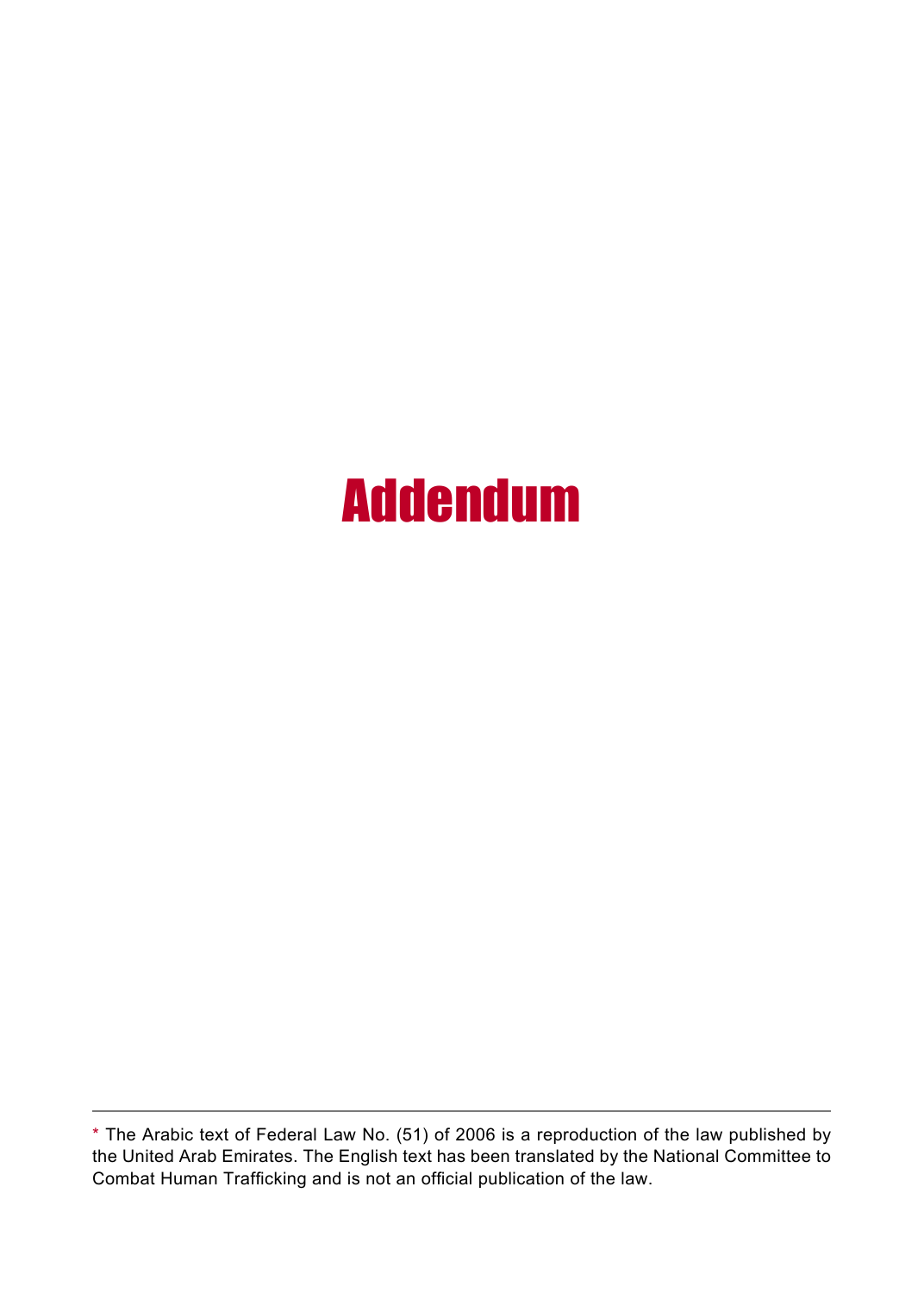

### Federal Law No. (51) of 2006 on Combating Human Trafficking Crimes

We, Khalifa bin Zayed Al Nahyan, President of the United Arab Emirates, after perusal of the Constitution; and

The **Federal Law No. (1) of 1972** on the functions of ministries and the powers of ministers, and the laws amending it; and

The **Federal Law No. (6) of 1973** on entry and residence of foreigners, and the laws amending it; and

The **Federal Law No. (8) of 1980** on regulation of labor relations, and the laws amending it; and

The Penal Code issued as per the **Federal Law No. (3) of 1987**, and the laws amending it; and

The Penal Procedures Code issued as per the **Federal Law No. (35) of 1992,** and the laws amending it; and

The **Federal Law No. (15) of 2005** on regulation of participations in camel races; and

According to the proposal of the Minister of Justice, the approval of the Cabinet and the ratification of the Supreme Council of the Federation, have issued the following law:

#### **Article (1)**

**Definitions:** For the purpose of this law, the following terms and expressions shall have the meanings herein assigned to them, unless the context requires otherwise:

**Human trafficking:** recruiting, transporting, transferring, harboring, or receiving persons by means of threat or use of force, or other forms of coercion, abduction, fraud, deception, abuse of power or of position, taking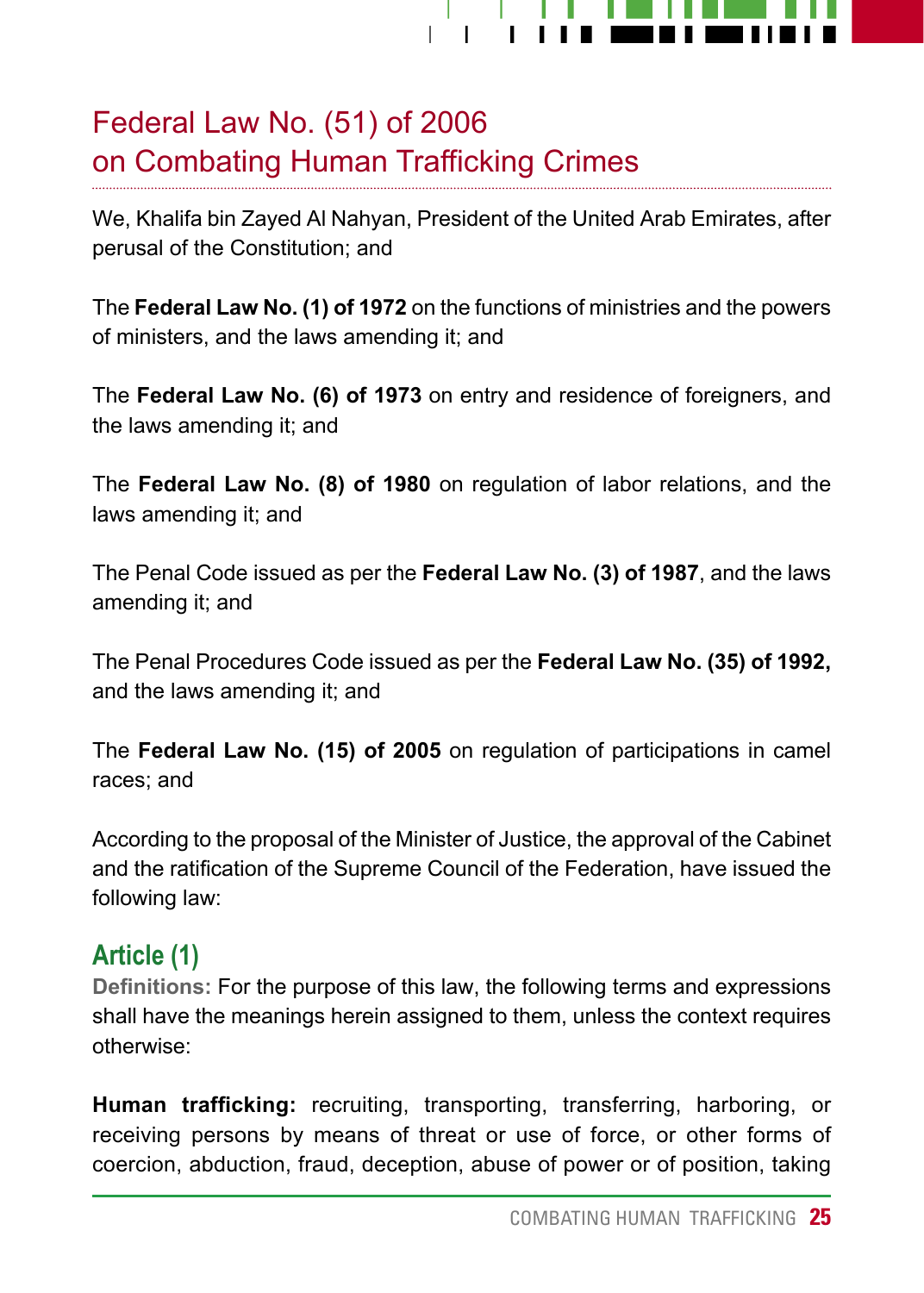

advantage of the vulnerability of the person, or, the giving or receiving of payments or benefits to achieve the consent of a person having control over another person for the purpose of exploitation. Exploitation includes all forms of sexual exploitation, engaging others in prostitution, servitude, forced labor, enslavement, quasi-slavery practices, or detachment of organs.

**Organized criminal gang:** a group of three or more people who collaborate to carry out a premeditated act with the intent of committing a human trafficking crime for the sake of gaining directly or indirectly a financial or any other material benefit.

*A transnational crime: A crime is adjudged to be transnational if it is:*

- 1. Committed in more than one country,
- 2. Committed in one country but preparation, planning, direction and supervision were carried out from another country,
- 3. Committed in one country but the perpetrators were an organized criminal gang involved in criminal activities in several countries, or
- 4. Committed in one country but its repercussions radiated into another country.

**Child:** Any person who is under 18 years old.

#### **Article (2)**

**Penalties:** Whoever commits any of the human trafficking crimes provided for in Article (1) of this law shall be punished by temporary imprisonment for a term of not less than five years. The penalty shall be life imprisonment if any one of the following conditions is met:

- 1. The perpetrator of the crime has created, organized, assumed a leading role in, or solicited others to join an organized criminal gang.
- 2. The victim was a female, child, or handicapped person.
- 3. The crime is committed through deceit, involved the use of force or threat of murder or bodily harm or involved physical or psychological torture.
- 4. The crime is committed by two or more people, or by an armed person.
- 5. The perpetrator is a member of an organized criminal gang, or has consciously taken part in the activities of that gang.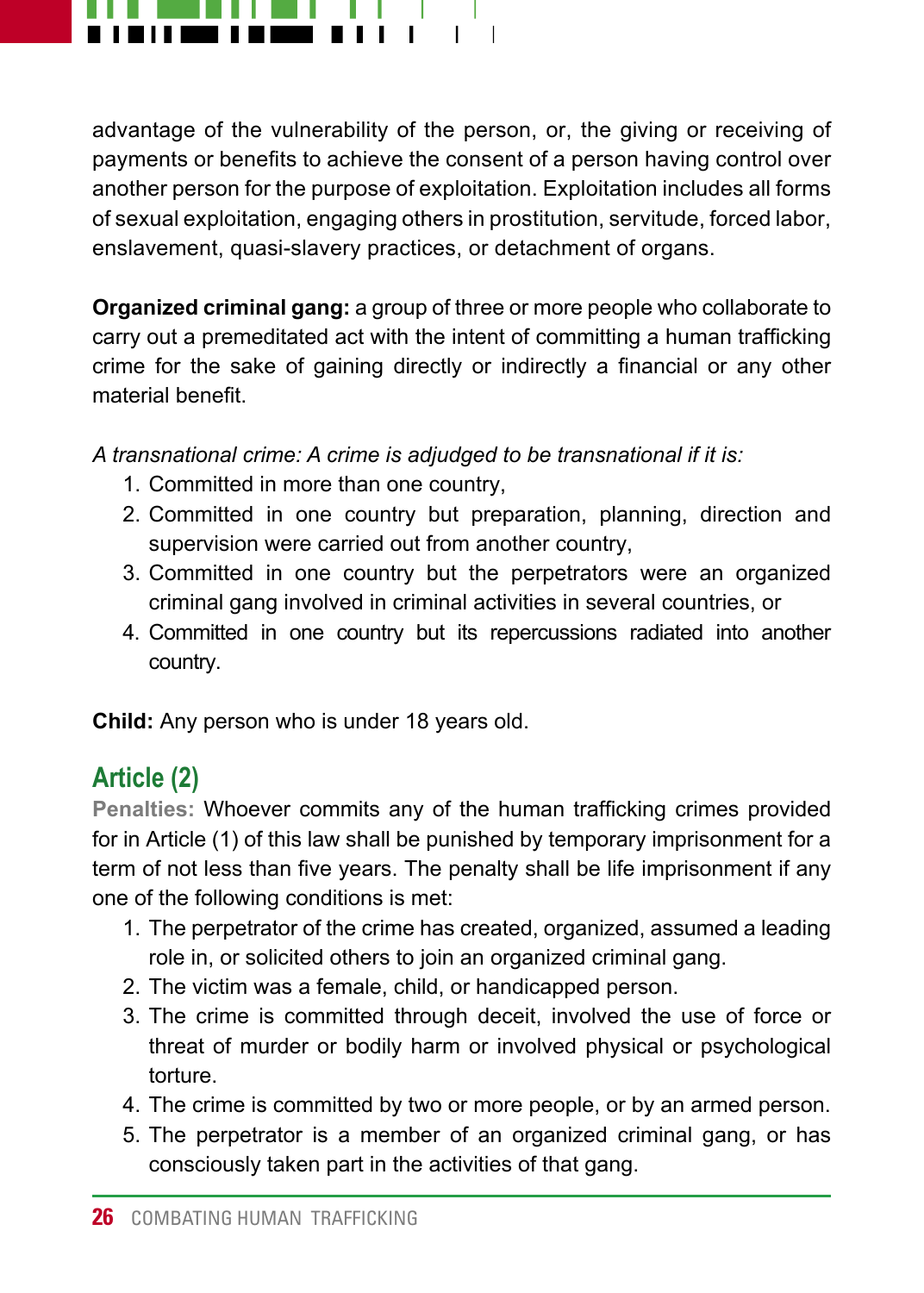

- 6. The perpetrator is the spouse, a relative, descendent, or guardian of the victim.
- 7. The perpetrator is a public servant or commissioned with a public task.
- 8. The crime is transnational.

#### **Article (3)**

Any person who was aware of a plan to commit any of the crimes provided for herein, but failed to inform the concerned authorities shall be punished by imprisonment for a period of not less than one and not more than five years and/or a fine of not less than five thousand dirhams and not more than twenty thousand dirhams.

This penalty can be waived if the person who failed to inform the authorities was the perpetrator's spouse, close relative, descendent, guardian, brother, or sister.

#### **Article (4)**

Any person who uses force or threat of force, or offers or promises a gift or advantage of any kind for prompting another person to give false testimony or withhold true information before any judicial body on proceedings related to committing any of the crimes provided for herein, shall be punished by imprisonment for a period of not less than five years.

#### **Article (5)**

Any person who possesses, harbors, or dispenses articles gained through any of the crimes provided for herein, or knowingly hides a person or more of those who have taken part in it, with the intention of helping him/her to escape justice, or participates in concealment of the crime shall be punished by imprisonment.

#### **Article (6)**

Any person who assaults, resists by force, or threatened to use force against any law enforcement officers, whether during, or as a result of the law enforcement officers performing their duties shall be punished by imprisonment for a term of not less than five years.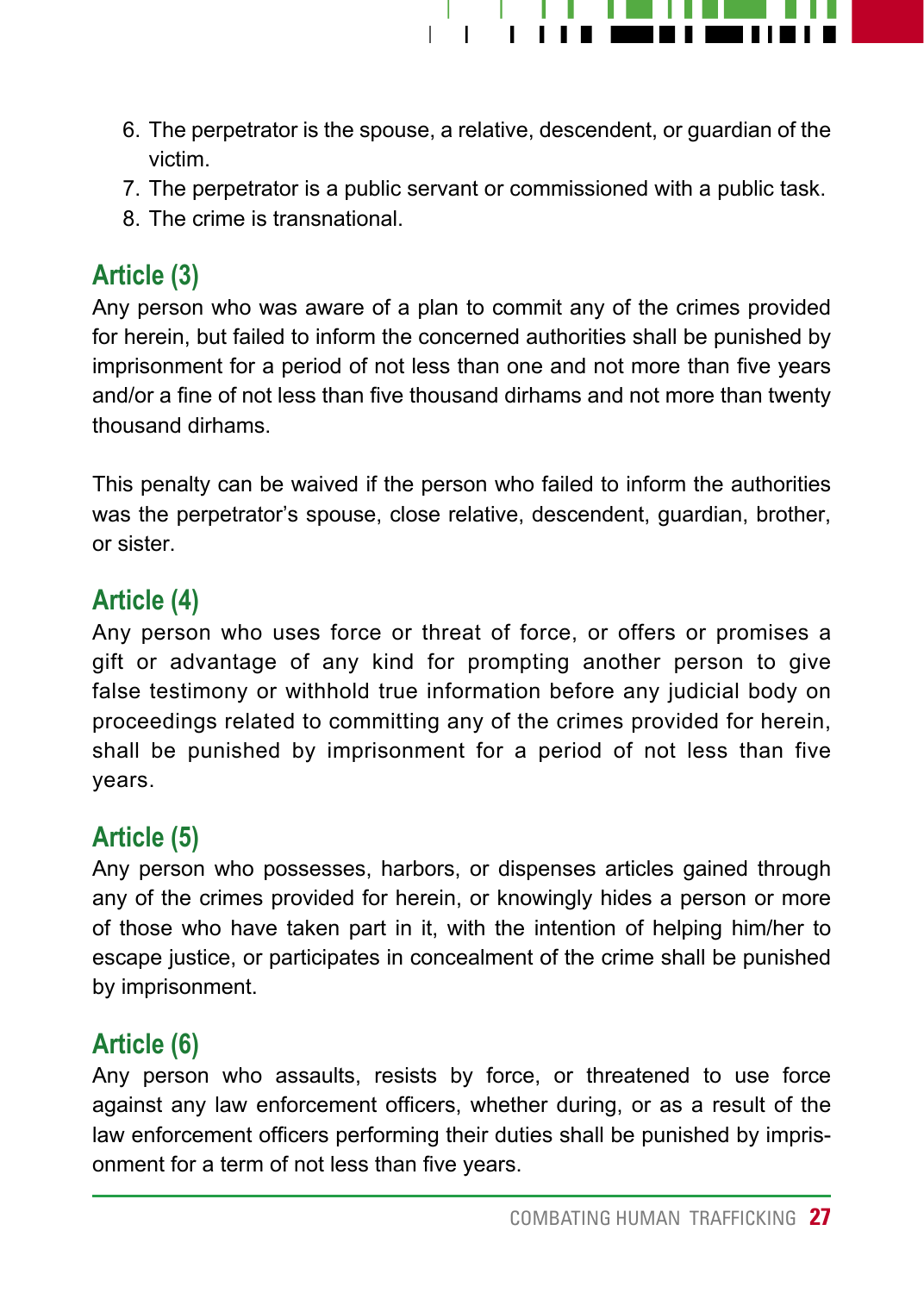

#### **Article (7)**

A corporate entity shall be punished by a fine of not less than one hundred thousand dirhams, and not more than one million dirhams, if its representatives, directors or agents commit, in its name or for its account, one of the human trafficking crimes enumerated herein; and that is without prejudice to the responsibility and punishment of its dependent natural person. In addition to that penalty, a court may order temporary dissolution, or total closure of the corporate entity or closure of one of its branches.

#### **Article (8)**

- 1. Any person who attempts to commit one of the crimes enumerated herein shall be punished by the penalty for a complete crime.
- 2. Any person who collaborates in committing one of the crimes provided for in Articles 2, 4, 5 and 6 of this law, as a direct participant, accomplice, or who knowingly takes part in transporting or harboring victims of any human trafficking crimes enumerated herein, or holding their documents for coercion, shall be deemed a perpetrator of the crime for purposes of the criminal sanction specified in this law.

#### **Article (9)**

Without prejudice to the bona fide rights of others, any funds, properties or instruments used in committing any of the crimes provided for in this law shall, in all cases, be confiscated.

#### **Article (10)**

Crimes provided for in this law shall be punished by the penalties stated herein, without prejudice to any more severe penalty provided for in any other law.

#### **Article (11)**

Any of the perpetrators of a crime, who proceeds to inform judicial or administrative authorities of what he/she knows about the crime before its commission, which results in discovering the crime before its occurrence, or in the arrest of its perpetrator or preventing its commission, shall be exempted from penalties provided for in this law.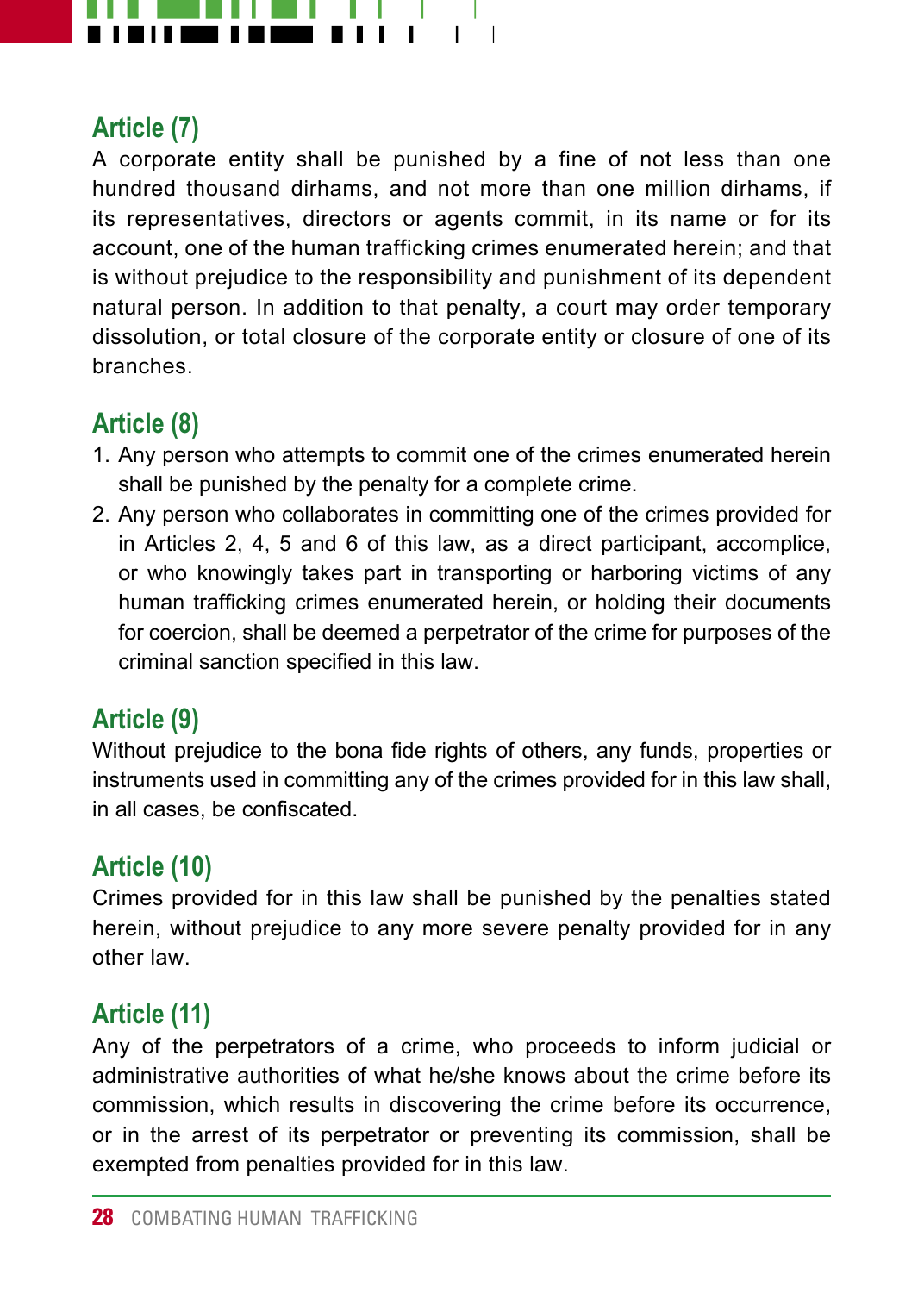

If an individual informs of a crime after its discovery, that individual may be exempted from the penalty or it may be reduced, in the event that he/she has assisted the investigation and enabled the concerned authorities to apprehend the other perpetrators of the crime.

#### **Article (12)**

#### **The National Committee for Combating Human Trafficking**

In accordance with this law, a committee shall be established and called "The National Committee to Combat Human Trafficking" as per a Cabinet decision forming it and determining its chairmanship. The committee shall be comprised of at least one representative which shall be nominated by and be from the following bodies: Ministry of Foreign Affairs, Ministry of Interior, Ministry of Justice, Ministry of Labor, Ministry of Social Affairs, Ministry of Health, State Security and The UAE Red Crescent Society. Any other body shall join the committee as per a Cabinet decision.

#### **Article (13)**

The committee provided for in Article (12) of this law shall be tasked with the following:

- 1. Studying and revising human trafficking legislation with a view to enhancing and securing the necessary protections in accordance with international standards.
- 2. To prepare reports on efforts taken by the UAE to fight human trafficking, in coordination with other authorities and bodies concerned in the UAE.
- 3. Studying reports related to human trafficking and taking the relevant necessary action toward achieving their recommendations.
- 4. Coordinating among the State's authorities concerned with the issue of human trafficking such as ministries, departments, corporations and organizations and coordination of follow up actions taken to achieve these objectives.
- 5. Promoting public awareness of matters related to human trafficking through conferences, seminars, brochures, training and other means in order to achieve the goals of the committee.
- 6. Participating, with the state's concerned bodies, in international conferences and forums related to combating human trafficking, and explaining the state's position in such international forums.
- 7. Performing any other duties assigned to the committee in this field.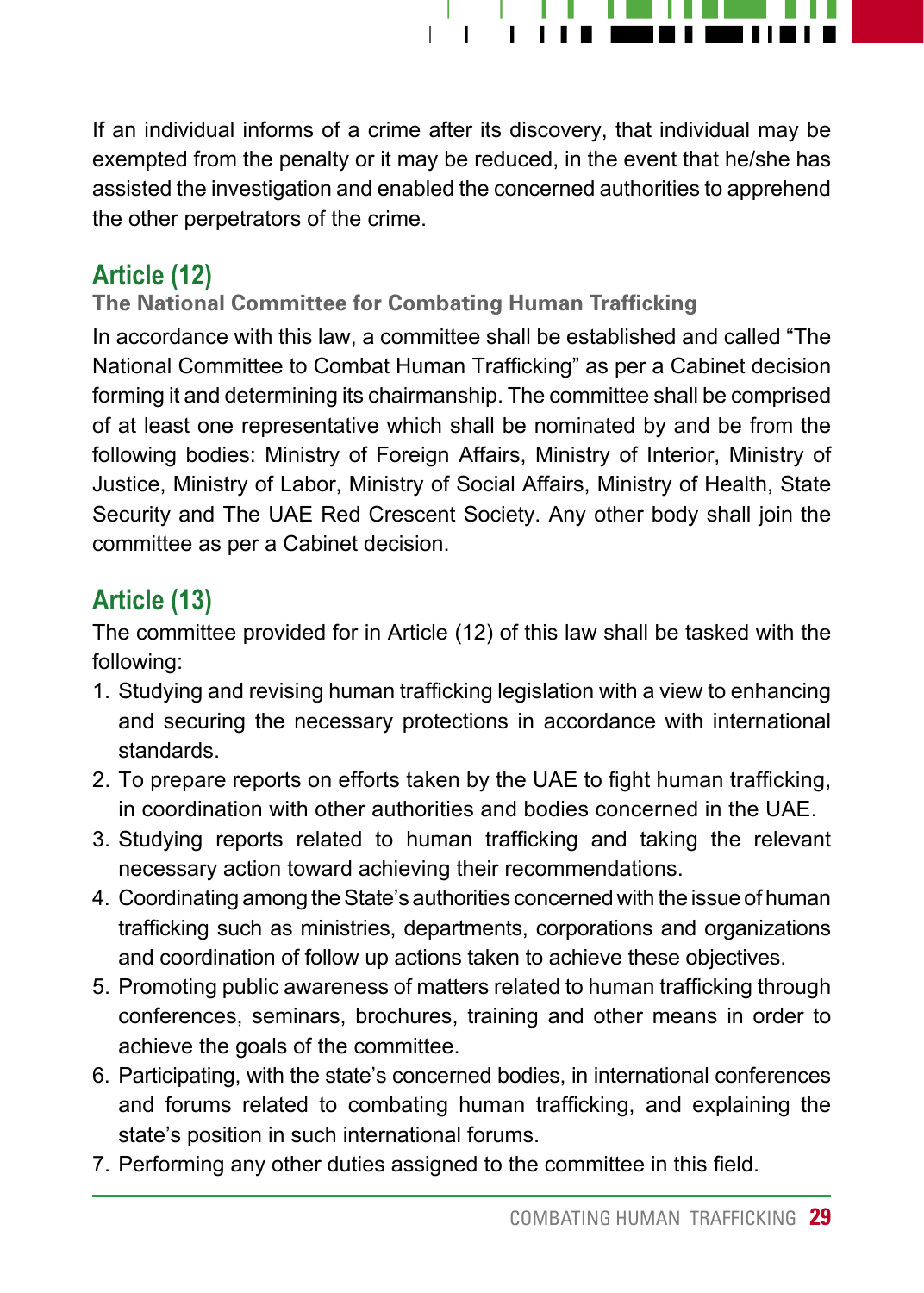

#### **Article (14)**

**General and final provisions**

The authorities concerned with application of the provisions of this law shall be obliged to observe confidentiality and secrecy with respect to information obtained with the purpose of executing its provisions, except whenever deemed necessary.

#### **Article (15)**

Any provision which contradicts or opposes to the provisions of this Law shall be repealed.

#### **Article (16)**

This Law shall be published in the Official Gazette and shall become effective one month after date of its publication.

**Khalifa bin Zayed Al Nahyan** 

President of the United Arab Emirates

Issued by us at the Presidential Palace, Abu Dhabi, on 18th Shawal 1427, corresponding to 9th November 2006.